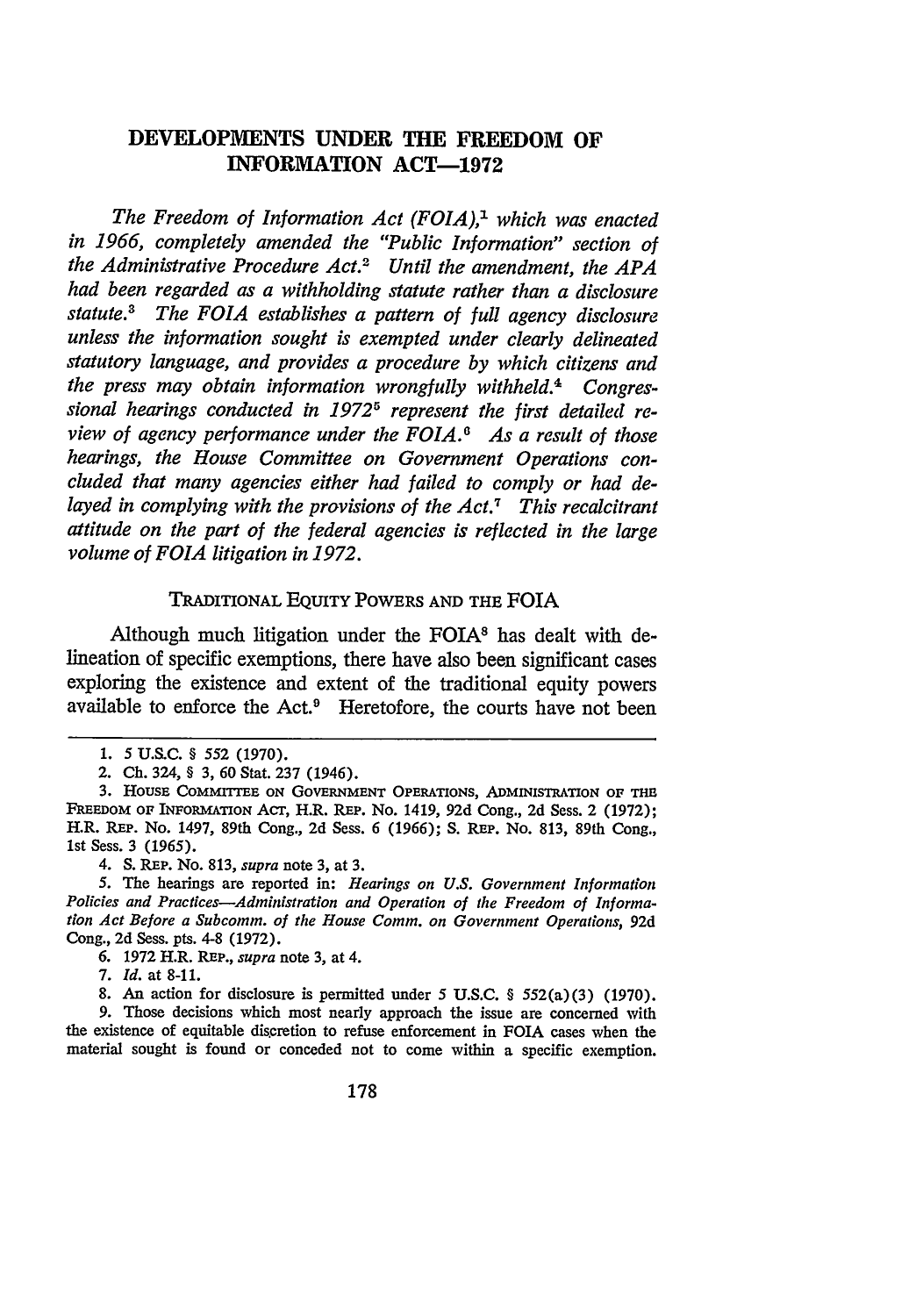required to decide whether the Act allows the exercise of equitable power to enjoin an ongoing administrative proceeding pending disposition of an FOIA claim concerning records relevant to that administrative proceeding.

*In Bannercraft Clothing Co. v. Renegotiation Board,10* the Court of Appeals for the District of Columbia Circuit affirmed the granting of temporary injunctions enjoining administrative proceedings. The court held, in a decision encompassing three cases in which the Renegotiation Board'1 had decided to proceed with renegotiation of

Several decisions in 1972 dealt with the equitable discretion question. The conflict of opinion, however, was intensified rather than resolved. *See* Long v. IRS, 349 F. Supp. 871 (W.D. Wash. 1972) (the pro-discretion statement of the Ninth Circuit in GSA v. Benson, *supra,* was adopted); Cuneo v. Laird, 338 F. **Supp.** 504 (D.D.C.), *appeal docketed,* No. 72-1328, D.C. Cir., April 11, 1972 (the court's summary disposition of the case and its colorful quotation, *id.* at 506, indicate that the court considered itself possessed of some kind of discretion). In Wu v. National Endowment for Humanities, 460 F.2d 1030 (5th Cir. 1972), *cert. denied,* 41 U.S.L.W. 3447 (U.S. Feb. 20, 1973) the Fifth Circuit, in employing an interest-balancing test, may have indicated a position favoring equitable discretion.

The opposite position was adopted in four cases. In Sears, Roebuck & Co. v. NLRB, 346 F. Supp. 751 (D.D.C. 1972), the District Court for the District of Columbia held that material outside the exemption must be disclosed. In Hawkes v. IRS, 467 F.2d 787, 792 n.6 (6th Cir. 1972) and Tennessean Newspapers, Inc. v. FHA, 464 **F.2d** 657, 661-62 (6th Cir. 1972), the Court of Appeals for the Sixth Circuit rejected the possibility of equitable discretion. A concurrence by Judge Miller in each case, 464 F.2d at 662, 467 F.2d at 797, refused to accept this position. In Stokes v. Hodgson, 347 F. Supp. 1371, 1377 (N.D. Ga. 1972), the court cited Wellford v. Hardin, *supra,* for the proposition that equitable discretion is not available.

**By** the end of 1972, the Fifth and Ninth Circuits had affirmed the existence of equitable discretion while the Fourth, Sixth, and District of Columbia Circuits had rejected it. Although many of these positions were taken only in dictum or by implication, the opinions have been frequently cited, and the conflict is serious enough to merit Supreme Court resolution.

10. 466 F.2d 345 (D.C. Cir. 1972), *cert. granted,* 41 U.S.L.W. 3409 (U.S. Jan. 22, 1973) (No. 72-822).

11. The Renegotiation Act empowers the Renegotiation Board to recover excessive profits made by defense contractors and subcontractors. **50 U.S.C.** app., § 1191(c) (1970). **If** a decision to renegotiate is reached, a detailed financial

The Court of Appeals for the Ninth Circuit stated in GSA v. Benson, 415 F.2d 878 (9th Cir. 1969), that district courts could exercise their equitable discretion in considering whether to order production of documents not exempt from the Act's disclosure requirements. *Id.* at 880. A similar result was reached in Consumers Union v. VA, 301 F. Supp. 796 (S.D.N.Y. 1969), *dismissed as moot,* 436 F.2d 1363 (2d Cir. 1971). For a discussion of this case, see 1971 *Duke Project* 144-45. However, a statement with contrary implications was made by the Fourth Circuit in Wellford v. Hardin, 444 F.2d 21, 24 (4th Cir. 1971), and by the District of Columbia Circuit in Getman v. NLRB, 450 F.2d 670 (D.C. Cir. 1971), and in Soucie v. David, 448 F.2d 1067, 1076 (D.C. Cir. 1971) (dictum).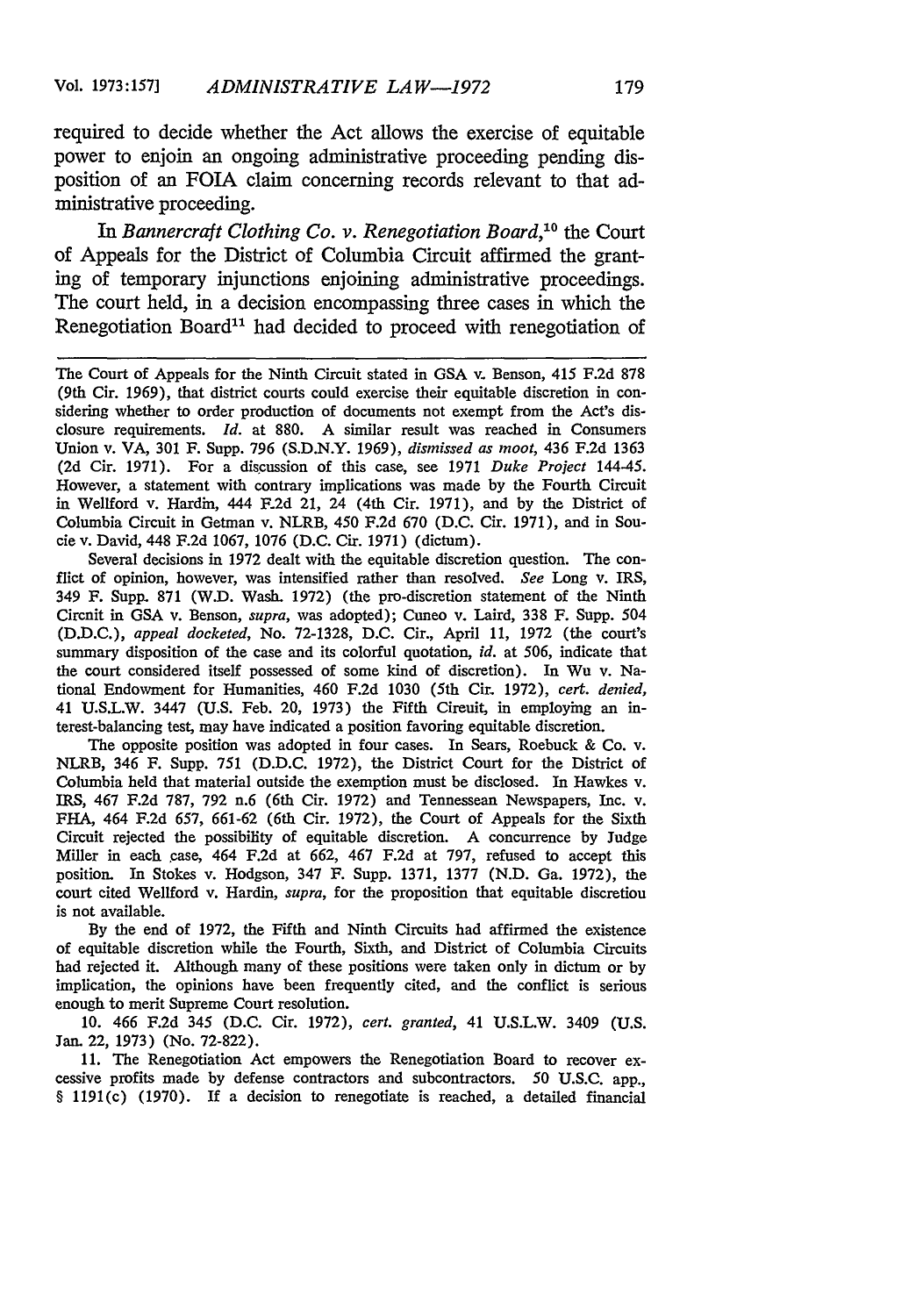$contrast<sub>12</sub>$  that the district court had acted correctly in enjoining further agency proceedings<sup>13</sup> pending final determination of FOIA suits to force production of documents related to those agency proceedings.

*In Bannercraft,* after entry into the renegotiation process, the plaintiffs had filed requests pursuant to the FOIA<sup>14</sup> for certain documents. Subsequent to the Board's rejection of these requests,  $1<sup>5</sup>$  the contractors filed suit in the district court seeking to force release of these documents.<sup>16</sup> On appeal from the district court's grant of preliminary injunctions against further renegotiation<sup>17</sup> pending its deci-

*In Bannercraft,* the court emphasized the minimal effect of its decision on renegotiation, perhaps indicating that it saw no further implications of its decision. 466 F.2d at 361.

12. Bannercraft Clothing Co. v. Renegotiation Bd., No. 24,685; Astro Communication Lab. v. Renegotiation Bd., No. 24,778; David B. Lilly Co. v. Renegotiation Bd., No. 71-1025.

13. The proceedings enjoined were contract renegotiations between the Renegotiation Board and the contractors pursuant to 50 U.S.C. app., §§ 1211-33 (1970).

14. The requests were filed pursuant to 5 U.S.C. **§** 552(a) (3) (1970).

15. The Board broadly claimed one or more of the exemptions contained in 5 U.S.C. **§** 552(b) (1970) to be applicable. 466 F.2d at 348.

*16. 5* U.S.C. **§** 552(a) (3) (1970) provides, in part: "On complaint, the district court of the United States **. . .** has jurisdiction to enjoin the agency from withholding agency records and to order the production of any agency records improperly withheld from the complainant."

17. In No. 24,778 the Eastern Regional Board had made a tentative determination that Astro Communications Laboratory had received excessive profits. A conference with the Eastern Regional Board personnel assigned to the case had been held and a meeting with a panel of the Regional Board had been scheduled when the district court issned the injunction. In No. 24,685, following Bannercraft's appeal of determination of excessive profits by the Regional Board, the Renegotiation Board had announced its similar determination. The injunction prevented the completion of the last stages of negotiation, a condition precedent to a binding order. 32 C.F.R. § 1472.4(d) (1972). In No. 71-1025, personnel of the Eastern Regional Board had informed the David B. Lilly Company that a recommendation of an assessment for excessive profits would be made to the Regional Board. The preliminary injunction was granted before Lilly had decided whether to confer with the Regional Board. 466 F.2d at 351.

report is prepared and renegotiation begins. *Id. §* 1215(e) (1); 32 C.F.R. § 1470.3 (a) (1972). Renegotiation may be carried on through several steps culminating in full Board proceedings at the contractor's option, but a de novo determination of excess profits will be made at each level. 32 C.F.R. **§** 1472.3(d)-(f), (h)-(i), .4(b) (1972). From the final order of the Board, the contractor has an appeal of right to the Court of Claims, which again makes a de novo interpretation. **50** U.S.C.A. app., § 1218 (Supp. 1972). This decision is reviewable in the Supreme Court by writ of certiorari. *Id.* **§** 1218a. Thus, below the Court of Claims level the contractor is under the implicit threat that, if he persists to the next level, a determination of higher excessive profits may be imposed.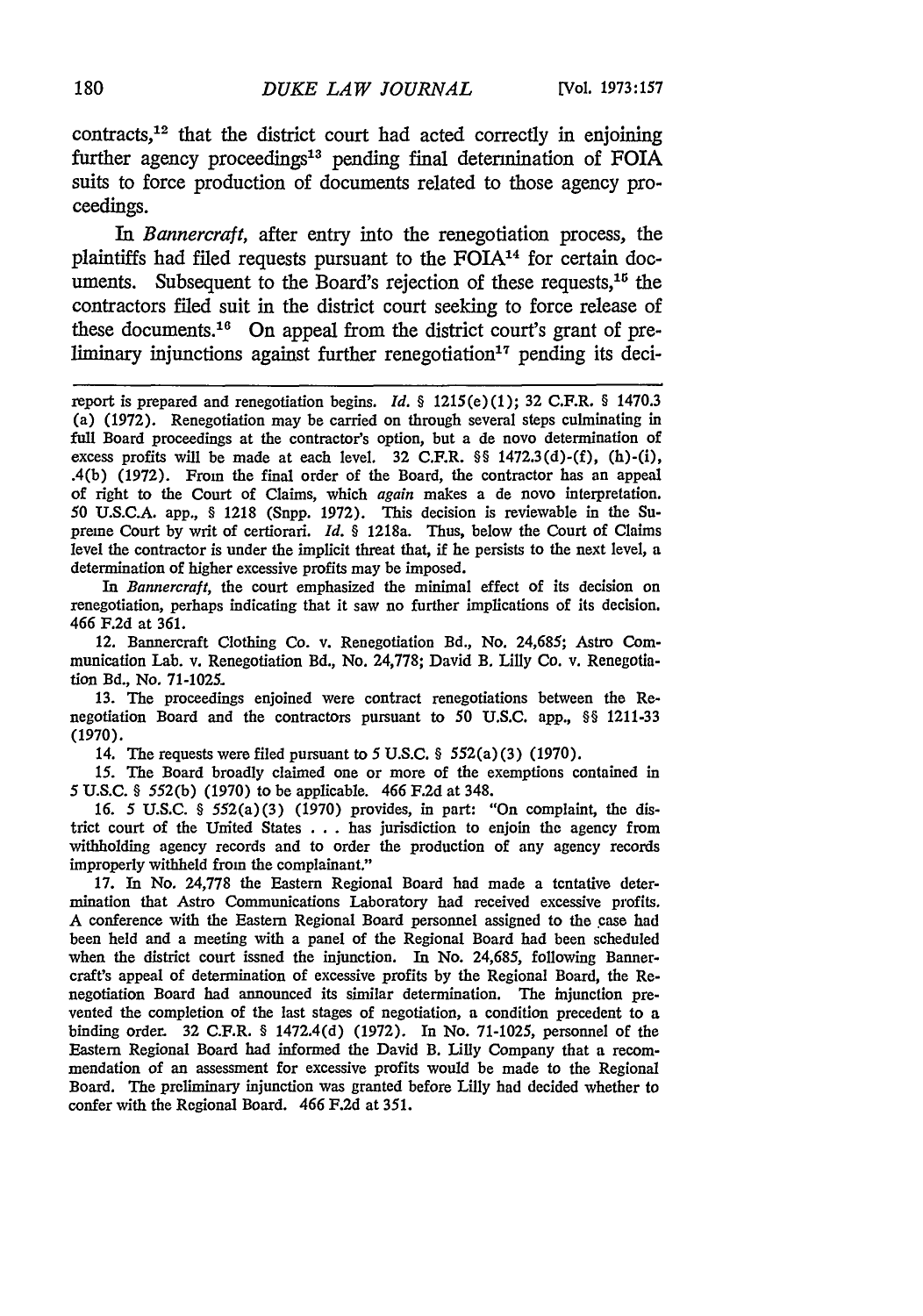sion on the merits on the FOIA claim, the court of appeals held that the district court did have jurisdiction to issue the injunctions and that the doctrine of exhaustion of administrative remedies did not bar such relief.<sup>18</sup>

In finding equitable jurisdiction, the court relied upon case precedents in which courts found the necessity to act, or to refrain from acting, in order to enforce legislative intent. It is significant, however, that the cases cited by the court provide only weak support for this conclusion.<sup>19</sup> The court then reasoned that the FOIA evidenced an intent to aid parties involved in agency proceedings -a "subsidiary statutory purpose"<sup>20</sup>-and then found the power of injunctive enforcement of that intention to be a necessary, albeit implied, power granted by the Act.<sup>21</sup> The court's reasoning in finding the subsidiary statutory purpose, however, is also unpersuasive.<sup>22</sup>

Despite the many absolute statements in judicial opinions that judicial relief is withheld until administrative remedies have been exhausted, the holdings show that exhaustion is sometimes required and sometimes not. No opinion of the Supreme Court explains the contrariety of holdings  $\dots$  3 DAvis § 20.10, at 114, *quoted in* 466 F.2d at 355.

See JAFFE 426-27. *See also pp. 275-300 infra.* The requirement has been applied to the renegotiation process. *E.g.,* Lichter v. United States, 334 U.S. 742 (1948); Aircraft & Diesel Equip. Corp. v. Hirsch, 331 U.S. 752 (1947); Macauley v. Waterman **S.S.** Corp., 327 U.S. 540 (1946). None of these exceptions, however, had been applied to the process before 1972.

19. 466 F.2d at 353. The cases cited for this proposition were: Clark v. Smith, 38 U.S. (13 Pet.) 195 (1839), which involved a title dispute; Hecht Co. v. Bowles, 321 U.S. 321 (1944), and Mitchell v. Robert De Mario Jewelry, Inc., **361** U.S. **288** (1960), which spoke directly to equitable discretion. *Mitchell* squarely holds that powers necessary to legislative intent are available. These cases can be easily distinguished, as the dissent in *Bannercraft* points out, 466 F.2d at 364, because the statute construed therein included an express grant of jurisdiction to issue "other order[s]." In contrast, see **5** U.S.C. § 552(a)(3) (1970).

20. 466 F.2d at 352. The court found evidence of this statutory purpose in the Act itself, 5 U.S.C. § 552(a)(2) (1970), and in the legislative history, S. Rep. No. 813, *supra* note 3, at 7. *But see* 466 F.2d at 363 (dissenting opinion).

21. 466 F.2d at 354.

22. The language cited by the court, 466 F.2d at 352, indicates only that the FOIA was intended in part to require that no "secret law" could be used by an agency. The comments were directed at 5 U.S.C. § 552(a) (2) (1970), which con-

<sup>18. 466</sup> F.2d at 354. The exhaustion doctrine is typified by the Supreme Court's holding in Myers v. Bethlehem Shipbuilding Corp., 303 U.S. 41 (1938). *In Myers,* the Court held that an allegation by a party in an NLRB proceeding that the Board had no jurisdiction over the question presented was not sufficient to invoke a district court's equity power to enjoin the NLRB proceeding, and that no relief could be granted until the prescribed administrative remedy had been exhausted. The exhaustion requirement, however, has never been absolute, and many exceptions to the rule have developed. *See* McKart v. United States, 395 U.S. **185** (1969). The court in *Bannercraft* agreed with the following statement **by** Professor Davis: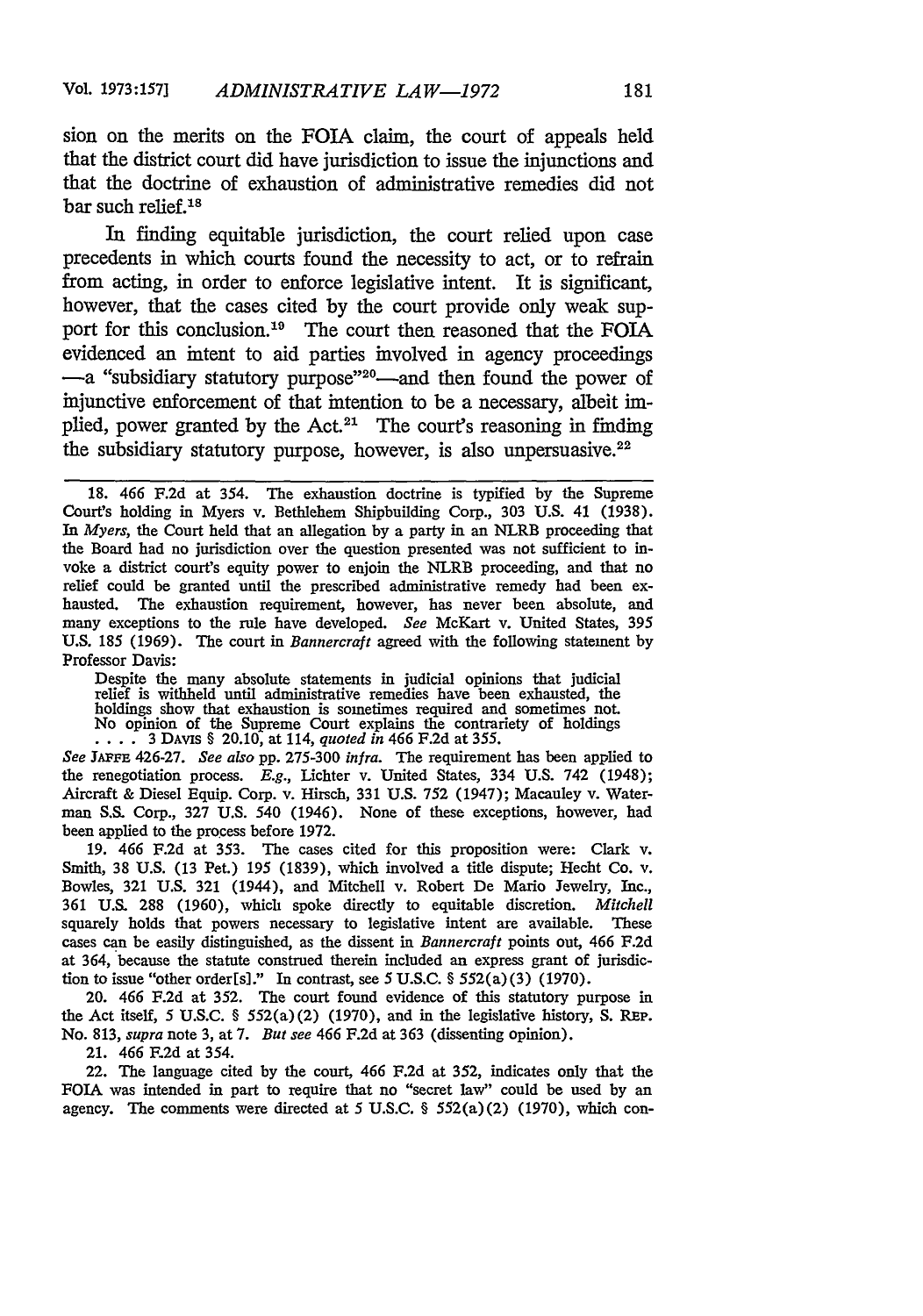With respect to the doctrine of exhaustion of administrative remedies, the court reasoned that the plaintiffs should be required to exhaust administrative remedies only if doing so would be consistent with the purposes underlying the exhaustion doctrine.<sup>23</sup> An analysis of the exhaustion doctrine led the court to conclude that judicial intervention was proper only. when: (1) irreparable injury to substantive rights is threatened;<sup>24</sup> (2) no adequate remedy at law is available through statutory modes of relief; $2<sup>5</sup>$  and (3) the intervention would not be in derogation of the agency's jurisdiction.<sup>20</sup> The court noted that the FOIA granted sole jurisdiction for enforcement of FOIA claims to the federal district courts, and consequently, there could be no proper grounds for asserting that the availability of a legal remedy or the need to respect administrative jurisdiction required exhaustion.<sup>27</sup> The court stated that the possibility that the companies would be forced to negotiate without information which they had a right to obtain<sup>28</sup> constituted a threat to a substantive "statutory right."<sup>29</sup> Reasoning that renegotiation could not work properly unless the information was supplied beforehand, the court found an impending irreparable injury. $30$  Unfortunately, the court neither clearly expressed its concept of the "irreparable injury" nor described with particularity the "statutory right" threatened.<sup>31</sup>

The manner in which the *Bannercraft* court found equitable jurisdiction suggests that the applicability of the holding is not limited

- *25. Id.* at 356 & n.9, 357-59.
- 26. *Id.* at 359-60.

27. "The plain fact is that there *are* no administrative remedies under the Freedom of Information Act. Once a party has properly requested information from an agency, he has exhausted all the administrative avenues of relief which the act provides." *Id.* at 358; *see id.* at 360. *Cf.* Murray v. Kunzig, 462 F.2d 871, *cert. granted,* 41 U.S.L.W. 3502 (U.S. Mar. 19, 1973) (No. 72-403).

28. 466 F.2d at 356.

29. The court's opinion is somewhat vague as to the precise source of the threatened "statutory right." The statement follows the court's reiteration of the plaintiffs' asserted "need" for the documents to participate properly in the renegotiation process and their present inability to do so absent Board compliance with the FOIA. *Id.* See note 11 *supra.*

30. 466 F.2d at 356. This case presented appeals from the granting of preliminary injunctions. Therefore, the court "found" the irreparable injury based on the assumption that all the facts were as the complaints alleged-an assumption of facts which the trial court must make. *Id.*

31. See note 36 *infra.*

cerns agency opinions, orders, and rules. See 1966 H.R. **REP.,** supra note 3, at 7; S. **REP.** No. 813, supra note 3, at 6-7.

<sup>23.</sup> *See* 466 F.2d at 355.

<sup>24.</sup> *Id.* at 355-56.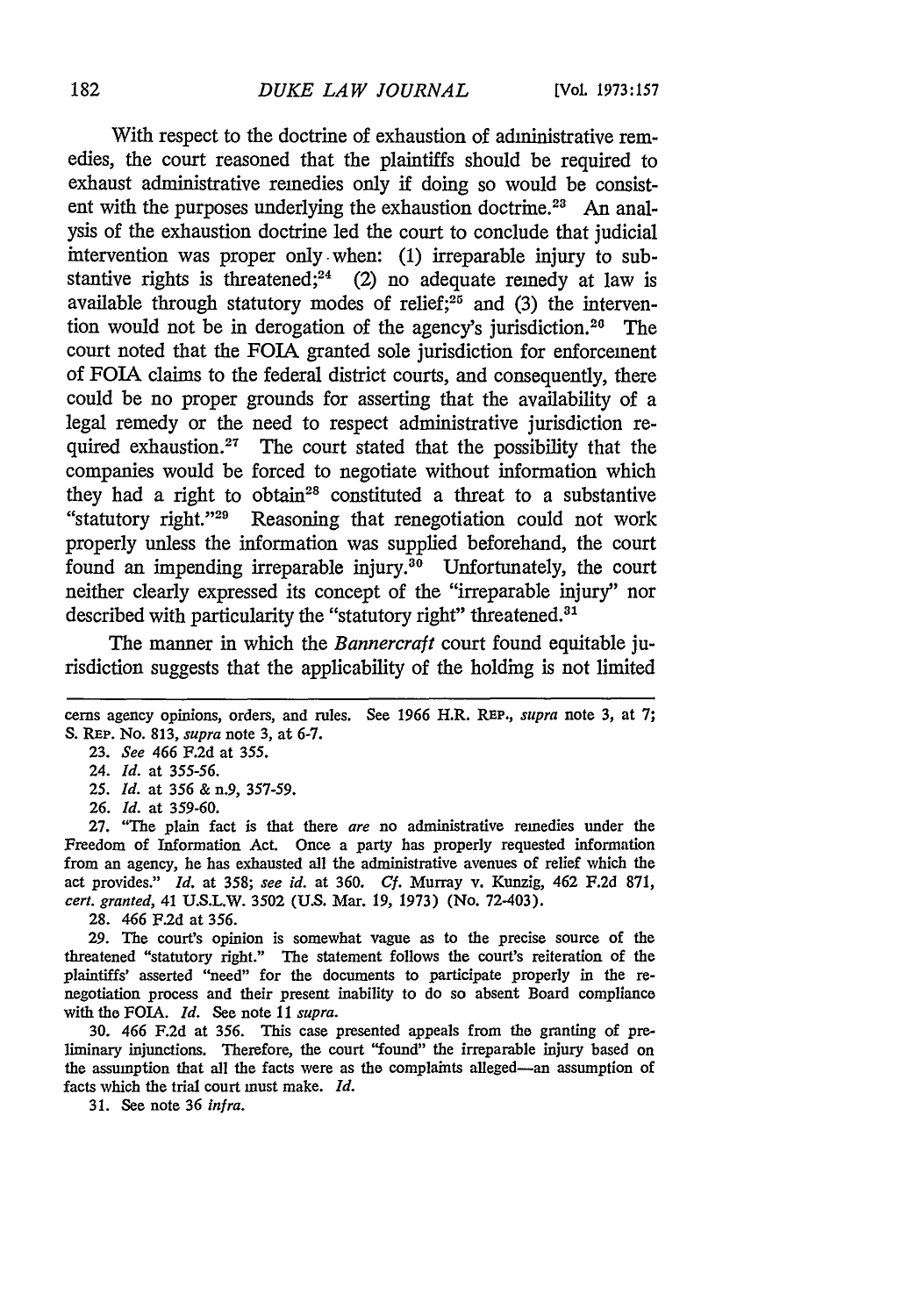to Renegotiation Board proceedings.<sup>32</sup> Assuming that Congress, in enacting the FOIA, intended to aid parties involved in agency proceedings by allowing the district courts to exercise their broad equitable power, Congress clearly did not require that this equitable power be exercised only to stay renegotiation proceedings. Furthermore, in finding the exhaustion requirement inapplicable, the court relied upon a similarly non-limiting argument with respect to "no adequate remedy at law" and "respect for administrative jurisdiction": that the Act grants *exclusive* jurisdiction to district courts for all FOIA claims.<sup>33</sup> Therefore, the ultimate breadth of application of the *Bannercraft* holding depends upon the interpretation of "irreparable injury" and of the "statutory right" threatened.<sup>34</sup> The injury found is referred to as a "clear threat to a statutory right,"<sup>35</sup> -a notion apparently premised upon the unique nature of the statutorily prescribed renegotiation process, which is based on the right

32. Other circuits have often been disinclined to follow the District of Columbia Circuit's liberal interpretation of the **FOA** disclosure provisions. See text accompanying note& 164-75 *infra. See also* 1972 H.R. **REP.,** *supra* note 3, at 70. 33. 466 F.2d at 360. *See* **5** U.S.C. § 552(a)(3) (1970).

34. An additional factor bearing upon the breadth of application of *Bannercraft* will be the ultimate resolution of the apparent conflict between *Bannercraft and* Sears, Roebuck & Co. v. NLRB, 433 F.2d 210 (6th Cir. 1970).

*In Sears,* the Court of Appeals for the Sixth Circuit held that a district court lacked jurisdiction to enjoin NLRB proceedings pending a final determination of an action seeking disclosure of information under the FOIA. Finding that the injunction sought was not of the type authorized by the **FOIA,** the *Sears* court said:

Even assuming that the dubious proposition that Congress intended to create an exception to its long-standing policy against enjoining the Board, plaintiff seeks neither an injunction nor an order *of the type de*scribed above [referring to 5 U.S.C. § 552(a)(3) (1970)]. We therefore conclude that the district court properly dismissed the complaint for lack of jurisdiction, since it does not have the power to enjoin or review decis added).

Because the statutory language, legislative history, and prior decisions do not clearly command either result, the correct resolution of this conflict is best ascertained by considering the effects of a widespread following of *Sears and Bannercraft,* respectively. If *Sears* is followed, the party engaged in an administrative proceeding and denied information will be forced to litigate his **FOIA** action while simultaneously continuing with the agency proceeding. If he is successful on his FOIA disclosure claim, he might have grounds for reversal of an adverse administrative decision based on a "denial of fair and full hearing." The urging of such a claim will necessitate the development of some standards for what constitutes deprivation of information sufficient for reversal, perhaps analogous to the "harmless error" doctrine of the criminal law. The advantage of this solution, short-run expediency, would perhaps be outweighed by the ominous prospect of a remand to the agency for a de novo administrative proceeding, which would be required where the district court has ordered disclosure and the appellate court determines that failure to make such disclosure constituted a "denial of fair and full hearing." 35. 466 **F.2d** at 356.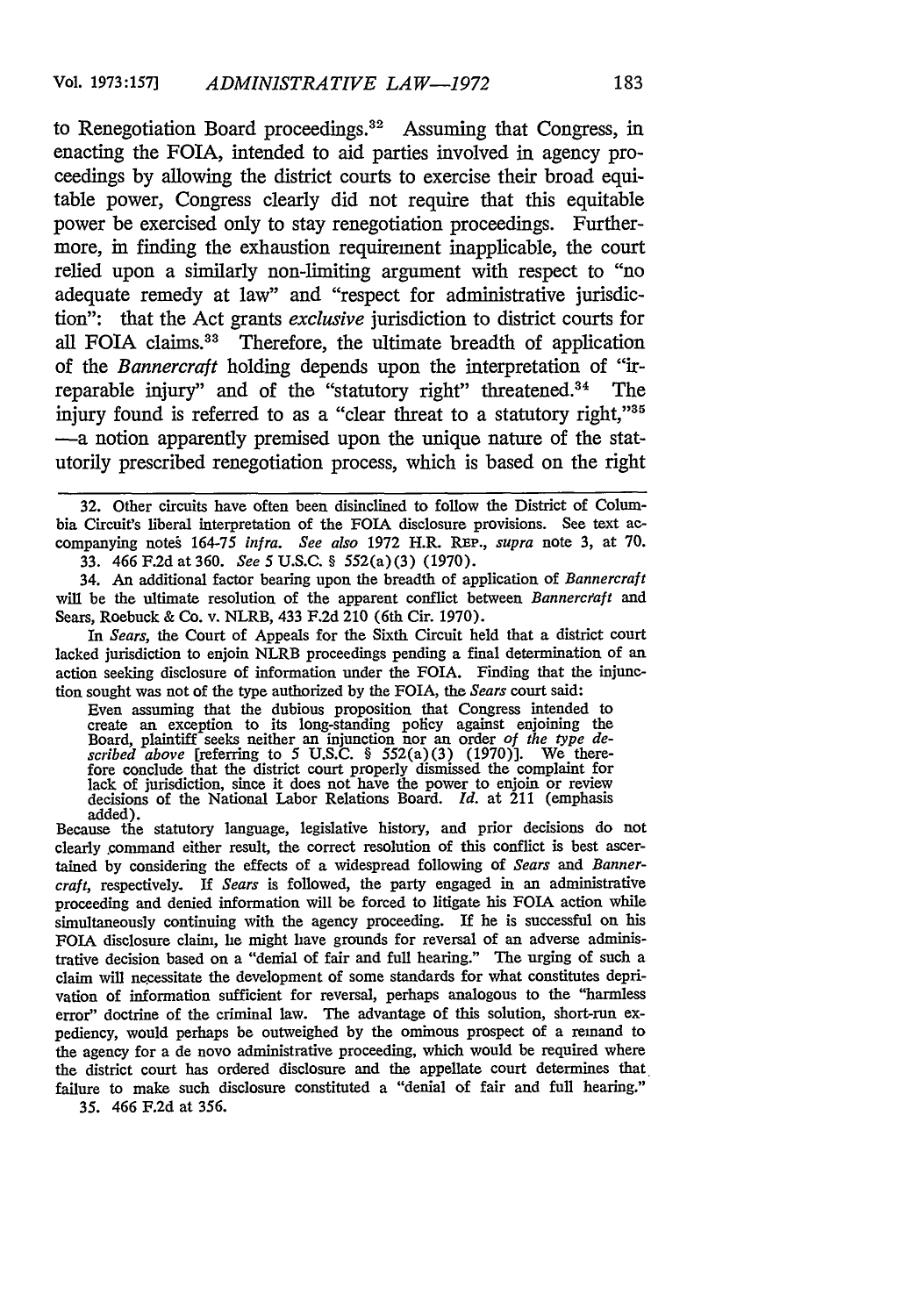to engage in meaningful negotiations during the non-reviewable, multi-level de novo determinations.<sup>36</sup> Therefore, even if *Bannercraft* is not expressly limited to renegotiation proceedings, the holding would appear to be limited to administrative proceedings of an analogous nature in which a binding non-reviewable agreement is sought pursuant to statute.<sup>37</sup> The typical adjudicatory proceeding, where a court of review could remand an administrative decision with an order to rehear the case after the desired information had been disclosed, would not seem to be within the scope of the *Bannercraft* decision.

Two cases in 1972 have applied the *Bannercraft* decision. In *Missouri Portland Cement Co. v. FTC,38* the District Court for the District of Columbia rejected a motion to enjoin FTC proceedings pending the decision of an FOIA disclosure action. The court distinguished *Bannercraft* on two points: first, the FTC proceedings involved no "informed negotiation"; second, the series of de novo reviews seen in the renegotiation process were absent in the FTC action. These distinctions, which are directed at the irreparable injury requirement of *Bannercraft,* suggest that the *Bannercraft* holding might be given limited application.

36. See note 11 *supra.* Perhaps an indication that the decision should only apply to renegotiation proceedings can be taken from the court's statement that: Appellee's point is that the administrative process cannot function as it was intended to function until they are given access to the documents **....** [Olur appellees would like to take advantage of the renegotiation process, but claim an inability to do so effectively until the Board com- plies with the Freedom of Information Act. 466 F.2d at 356.

A contrary indication, however, may be derived from the failure of the court *in Bannerceaft* to use this point in distinguishing Sterling Drug, Inc. v. FTC, 450 F.2d 698 (D.C. Cir. 1971). In *Sterling,* the drug company requested certain documents for preparation of its case before the FTC. The request was refused. The company then brought an action to force production of those documents which were denied at the district court level and on appeal. *Id.* at 710. The company also included a complaint that failure to provide the documents would deny them the full and fair hearing guaranteed by the Administrative Procedure Act, 5 U.S.C. *§ 551 et seq.* (1970). The *Sterling* court never reached the merits of this latter contention, however, because it found jurisdiction barred by the exhaustion requirement. 450 F.2d at 712. The court, in *Bannercraft,* distinguished *Sterling* in two ways: first, because the *Sterling* request for an injunction was framed in due process terms (not FOIA rights), 466 F.2d at 358; and second, because assumption of jurisdiction would have necessitated a decision on a difficult constitutional question, *id.* at n.10.

37. *Cf.* 16 C.F.R. § 2.31-2.35 (1972), the *FTC* consent order procedure under the authority of 15 U.S.C. § 46 (1970). The desired disclosure should aid in obtaining such agreement, however, rather than simply improving the litigational strength of the private party in subsequent adjudication.

38. 31 Ap. L.2d 503 (D.D.C. 1972).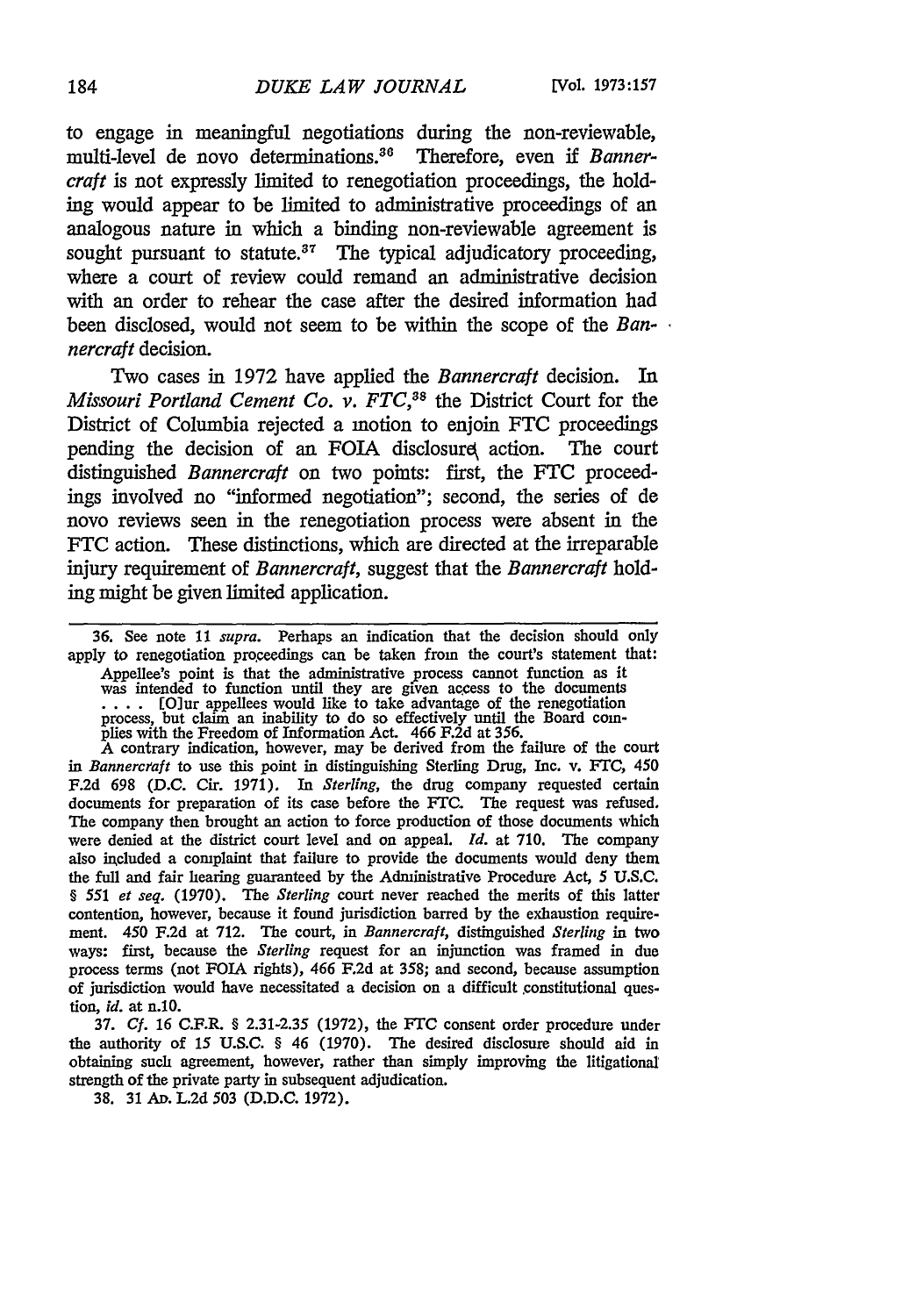*In Sears, Roebuck & Co. v. NLRB39* the District Court for the District of Columbia issued a preliminary injunction<sup>40</sup> against NLRB proceedings pending a decision on the merits of Sears' claim for disclosure of memoranda prepared by the NLRB.<sup>41</sup> Reaffirming the district court's power to issue such an injunction, the court of appeals nevertheless granted a summary reversal of .the injunction.42 The reversal was based upon Sears' failure to show that irreparable injury might result from its failure to have the information sought while participating as a *charging party* in the NLRB proceeding.<sup>43</sup> The court based its finding of no irreparable injury on two grounds: first, the Regional Board's attorney did have the documents available in his prosecution of the complaint;<sup>44</sup> second, the court stated that "an appropriate remedy can be fashioned by the Board, or by the court of appeals with jurisdiction of the petition for review or enforcement in the event the Board issues an order" if Sears was harmed significantly by not having later-disclosed information.45 Because of complainant Sears' unusual procedural position in the case, the first ground would seem to be of limited importance.<sup>46</sup> The second ground, however, seems applicable to any case in which a party seeks to enjoin adjudicatory proceedings. In

39. 473 F.2d 91 (D.C. Cir. 1972). None of the judges who heard the case participated in *Bannercraft.*

*40. Id.* at 92.

41. The memoranda were prepared in deciding whether to issue a complaint against the Retail Clerk's International Union, which Sears charged with violating section  $8(b)(3)$  of the National Labor Relations Act, 29 U.S.C. § 158(b)(3) (1970). 473 F.2d at 92.

42. This position on jurisdiction correctly destroys any possibility that subsequent courts may rely upon the "traditional immunity of the NLRB" as a means of distinguishing the former *Sears* case. See note 34 *supra.*

43. 473 F.2d at 93. A charging party may call, examine, and cross-examine witnesses, introduce evidence into the record, submit briefs, participate in oral argument and submit proposed findings and conclusions to the trial examiner; however, an attorney of the Board's regional office presents the evidence supporting the complaint. *See* 29 C.F.R. §§ 101.4, .10 (1972).

44. 473 F.2d at 92. *See* 29 C.F.R. § 101.10 (1972).

45. 473 F.2d at 93. The suggestion of a remedy being applied in a later decision by the Board or court of appeals raises the problems of developing standards for determining "reversible deprivation." See note 34 *supra.* This case, however, indicates the situation in which the remote possibility of harm and the likely reparable nature of any harm dictate that no injunction should issue. See text accompanying notes 50-52 *infra,* for a discussion of criteria to be considered.

46. The improbability of substantial harm to Sears leaves open the possibility that a litigant in an adjudicatory process, who could show a more substantial probability of serious injury resulting from being forced to litigate without information, might obtain an injunction under *Bannercraft.*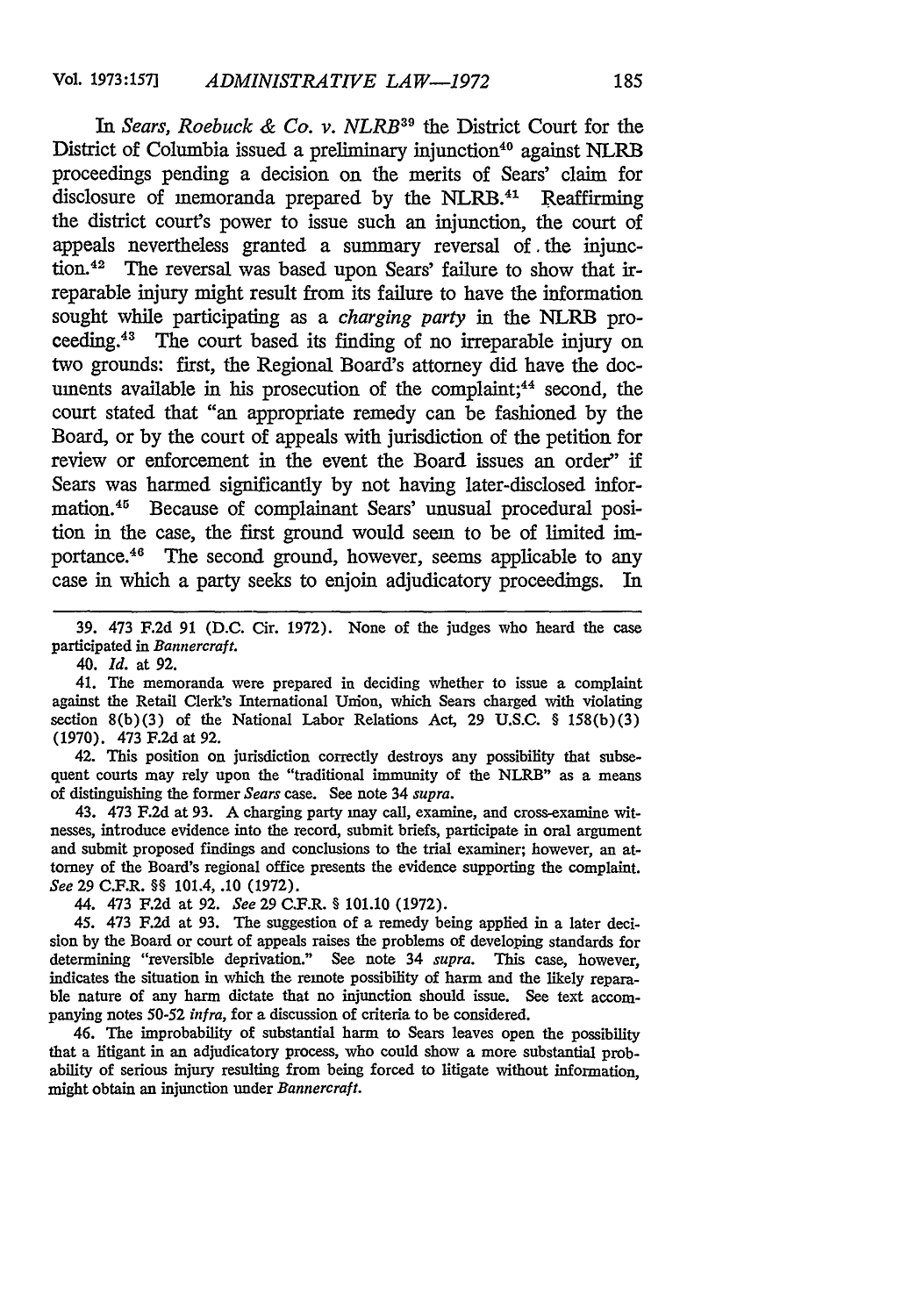this regard, the *Sears* holding is consistent with *Bannercraft's* emphasis on the unique nature of renegotiation proceedings<sup>47</sup> as well as *Bannercraft's* insistence that no adequate statutory remedy be available48 before an injunction will issue.

Whether or not *Bannercraft's* application is limited to the Renegotiation Board, injunctions staying agency action pending FOIA determinations could result in substantial delays of administrative proceedings. These delays can, however, be minimized by compliance with the legislative mandate to expedite FOIA claims.<sup>49</sup> Other potential problems, such as the use of spurious disclosure actions for delays, the resulting docket problems, and the administrative expense of defending numerous actions could be minimized by the use of a multiple-factor test to determine the threshold applicability of the *Bannercraft* holding. Such a test, in part suggested by the *Bannercraft* opinion, might include consideration of the following: the extent of the probable delay of the administrative proceeding;<sup>50</sup> the effect of such a delay;<sup>51</sup> the public interest involved;<sup>52</sup> the probability of plaintiff's success on the merits; and the importance of the requested information to the protection of the complainant's rights in the administrative proceeding. All of these factors could properly be weighed after an in camera examination of the documents. The utilization of this test could lead to a proper protection of the plaintiff's "right to know," while producing only a minimal sacrifice of administrative efficiency and no usurpation of agency powers.

# **PERSONNEL RULES AND** PRACTICES

Two distinct problems of statutory interpretation were presented in the 1972 cases involving the internal personnel rules and

It has been strongly argued that the direction to expedite FOIA actions has not been followed and that considerable delays have resulted. *See* **1972** H.R. REP., *supra* note 3, at 76; *1972 Hearings, supra* note 5, pt. 5, at 1398.

*50. See 466* F.2d at 361.

*52. Id.*

<sup>47.</sup> *See 466* F.2d at 349-51. See note 11 *supra.*

<sup>48.</sup> *See 466* F.2d at 350-51. See text accompanying notes 34-37 *supra.*

*<sup>49.</sup> See 5* **U.S.C.** § 552(a)(3) (1970); 466 F.2d at 361. The *Bannercraft* decision noted that the cases before the court were test cases and therefore had been meticulously briefed. In order to allow such time-consuming consideration, the contractors agreed to suspend the two year time limit on the renegotiation process after which a contractor's liability is dismissed unless a final order has been entered. *Id.* at 361 n.12. See 50 U.S.C.A. app. § 1215(c) (Supp. 1972).

*<sup>51.</sup> Id.*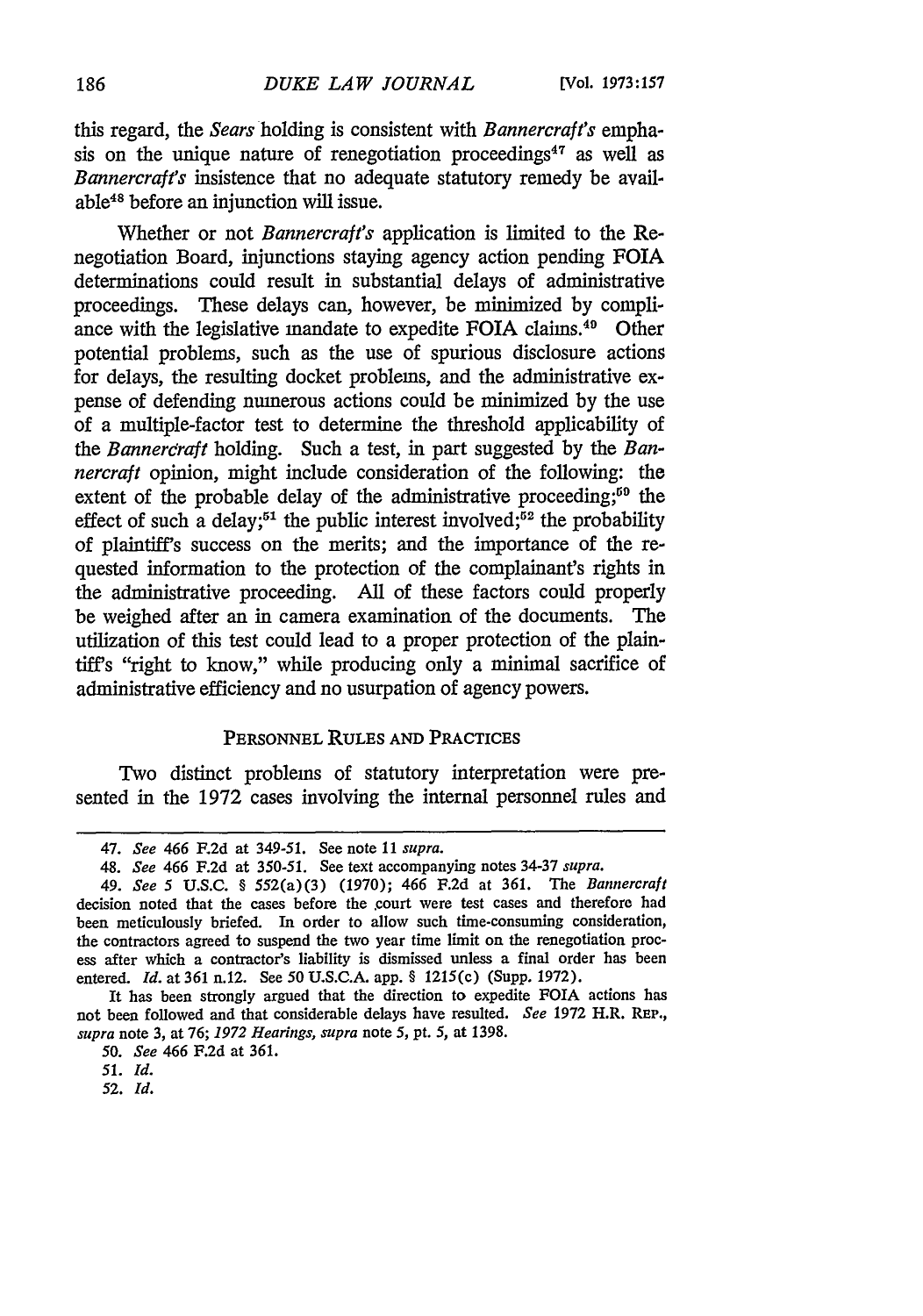practices exemption.<sup>53</sup> The first problem was whether the finding that an exemption is applicable to an agency rule of procedure circumvents the FOIA requirement that such a rule<sup> $54$ </sup> be published before a person can be adversely affected by it.55 In *Alvarado v. Saxby, <sup>6</sup>*the District Court for the District of Puerto Rico found that an unpublished army regulation<sup>57</sup> was subject to the exemption for internal personnel rules,58 and then held that the regulation could be used against the plaintiff, despite the absence of prior publication. Although this holding is supported by a literal reading of the statute,<sup>59</sup> the case law<sup>60</sup> and commentators,  $61$  it seems incongruous that a statute designed to prevent the government from using a "secret body of law" to adversely affect individuals<sup>62</sup> should support such a result.

The second issue concerning the internal personnel rule exemption in 1972 was whether the exemption should apply to manuals which instruct agency personnel in techniques and procedures for the detection of noncompliance or violations of agency rules or statutes. The legislative history of the exemption is contradictory and provides little guidance in resolving this issue. In fact, the conflict between the House and Senate Reports on this point has been cited

*55. Id. §* 552(a)(1). This provision forbids the use of unpublished rules, statements of policy, or amendments thereto against a party unless he has "actual and timely notice of the terms thereof. . . **."** *Id.*

**56.** 337 F. Supp. 1324 (D.P.R. 1972).

57. The change was an alteration in Army Regulation 635-200, para. 6-8(b) (1), which specified the factors a commander should consider when deciding whether to forward a request for separation, hardship, discharge, or reassignment to the applicant's State Director of Selective Service. 337 F. Supp. at 1327, n.5.

58. 337 F. Supp. at 1328.

59. The exemptions are found in **5** U.S.C. § 552(b) (1970), and all of the disclosure requirements are found in *id. §* 552(a). The first words of *id. §* 552(b) are as follows: 'This *section* does not apply to matters that are [exempt] . . ." (emphasis added).

**60.** *See* Pfifer v. Laird, 328 F. Supp. 649 (D.D.C. 1971). The *Alvarado* court quoted the following language from *Pifer:* "Manifestly the army's regulations relating to discharge for conscientious objection are internal personnel matters within the meaning of the . . . exceptions." 337 F. Supp. at 1328, *quoting* 328 F. Supp. at 652.

61. *Cf.* Note, *Comments on Proposed Amendments to Section 3 of the Administrative Procedure Act: The Freedom of Information Bill,* 40 NOTRE DAME LAw. 417, 428, 443-44, 451 *(1965); see* **S.** REP. No. 813, *supra* note 3, at 10; *cf.* DAvIs § 3A.9, at 130-31 (Supp. 1970).

62. *See* DAViS § 3A.21, at 159 (Supp. 1970).

<sup>53.</sup> See 5 **US.C.** § 552(b)(2) (1970), which exempts matters "related solely to the internal personnel rules and practices of an agency."

<sup>54.</sup> **5U.S.C.** §§ 552(a)(1)(c)-(e) (1970).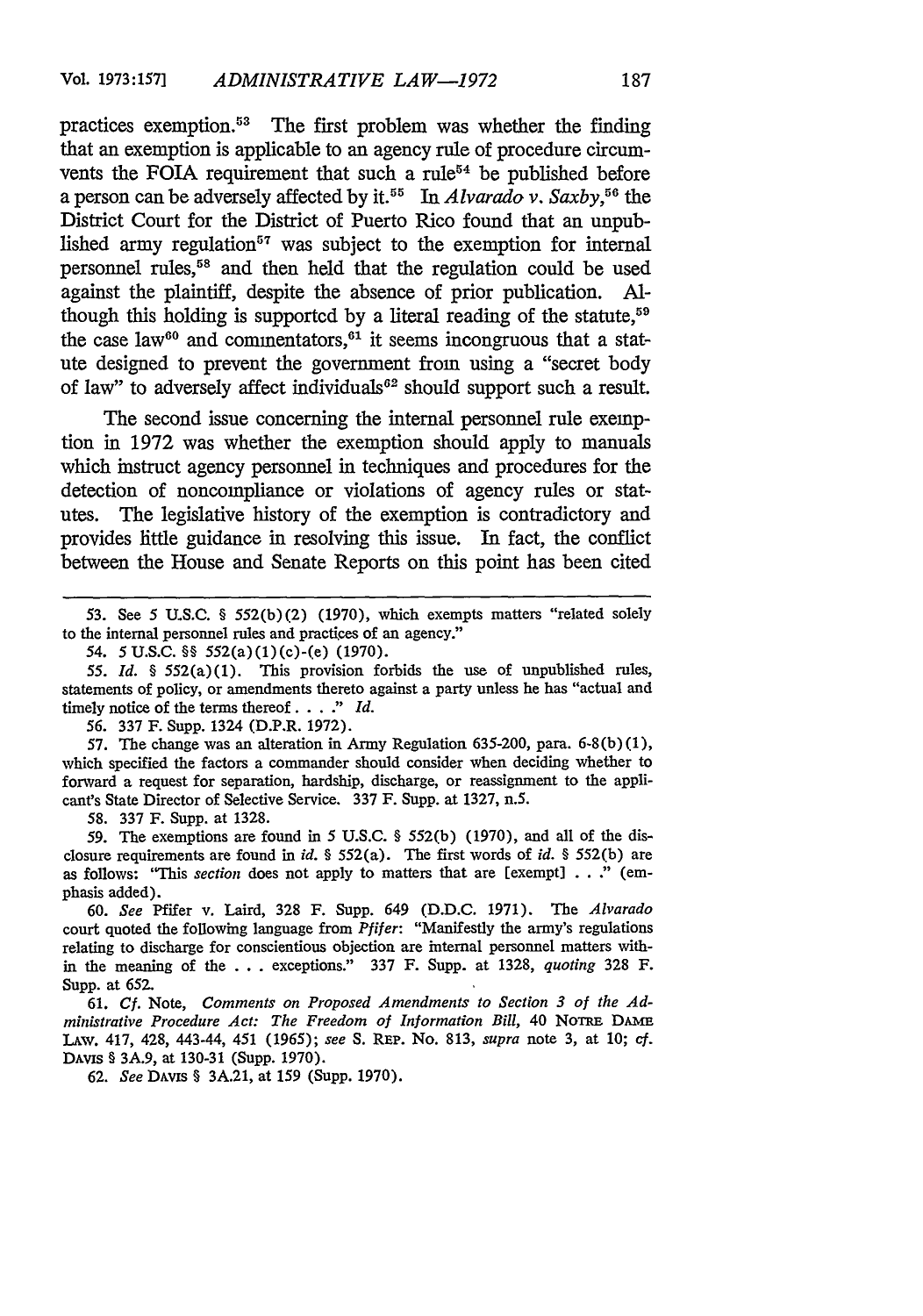as the best example of the Reports' disparity.<sup>63</sup> The House Report adopts an interpretation of the exemption which places such manuals squarely within the exemption,<sup>64</sup> while the Senate Report's interpretation places them totally without it.<sup>65</sup> Predictably, the courts which have considered the problem have reached conflicting results.

In *Hawkes v. IRS*, <sup>66</sup> the IRS was ordered to produce an Internal Revenue Service manual providing instructions to agents for the auditing of returns; and in *Stokes v. Hodgson*,<sup>07</sup> a similar manual<sup>68</sup> was ordered produced. In both cases, the courts expressly adopted the Senate Report's narrow interpretation of the exemption. 9 In *Cuneo v. Laird,70* however, a defense contract audit manual<sup> $71$ </sup> which provides operating guidelines for investigations was found to be exempt from disclosure under both the internal personnel rules and practices exemption and the intra-agency memorandum exemption.72 The reliance upon two exemptions creates a problem of interpretation as to whether the court held that *both* exemptions protected all of the manual sought or whether parts of the manual were included in *each* exemption. However, because no part of the material sought would have been protected by the internal personnel rules and practices exemption if the court had adopted the Senate

63. Note, *The Freedom of Information Act: A Critical Review,* 38 GEo. WAsH. L. REv. 150, 153-54 (1969). *See* 1971 *Duke Project* 146 n.60.

64. The House Report provides: "Matters related solely to the internal personnel rules and practices of any agency: Operating rules, guidelines, and manuals of procedure for Government investigators or examiners would be exempt from disclosure. . . **."** 1966 H.R. **REP.,** *supra* note 3, at 10.

**65. The** Senate Report provides: "Exemption No. 2 relates only to the internal personnel rules and practices of an agency. Examples of these may be rules as to personnel's use of parking facilities or regulation of lunch hours, statements of policy as to sick leave and the like." **S.** REP. No. 813, *supra* note **3,** at 8.

**66.** 467 F.2d 787 (6th Cir. 1972).

67. 347 F. Supp. 1371 **(N.D.** Ga. 1972).

**68.** At issue in *Stokes* was the Training Manual of the Ocupational Safety and Health Administration, which includes "duties of compliance inspectors, the best methods for carrying out these duties . . . [and] the proper emphasis to **be** placed on different types of health and safety violations. . . . " 347 F. Supp. at 1373.

69. 467 F.2d at 796; 347 **F.** Supp. at 1374. The courts cited Benson v. GSA, **289** F. **Supp.** *590, 595* (W.D. Wash. 1968), *aff'd on other grounds,* 415 **F.2d 878** (9th Cir. 1969), and Consumers Union of the United States v. VA, **301 F.** Supp. 796, 801 (S.D.N.Y. 1969), as decisions which accepted the interpretation suggested in the Senate Report.

70. 338 F. Supp. 504 (D.D.C. 1972).

71. The document involved was a 3-volume Contract Audit Manual (DCAAM-7640.1) of the Department of Defense.

**72.** See notes 132-59 *infra* and accompanying text.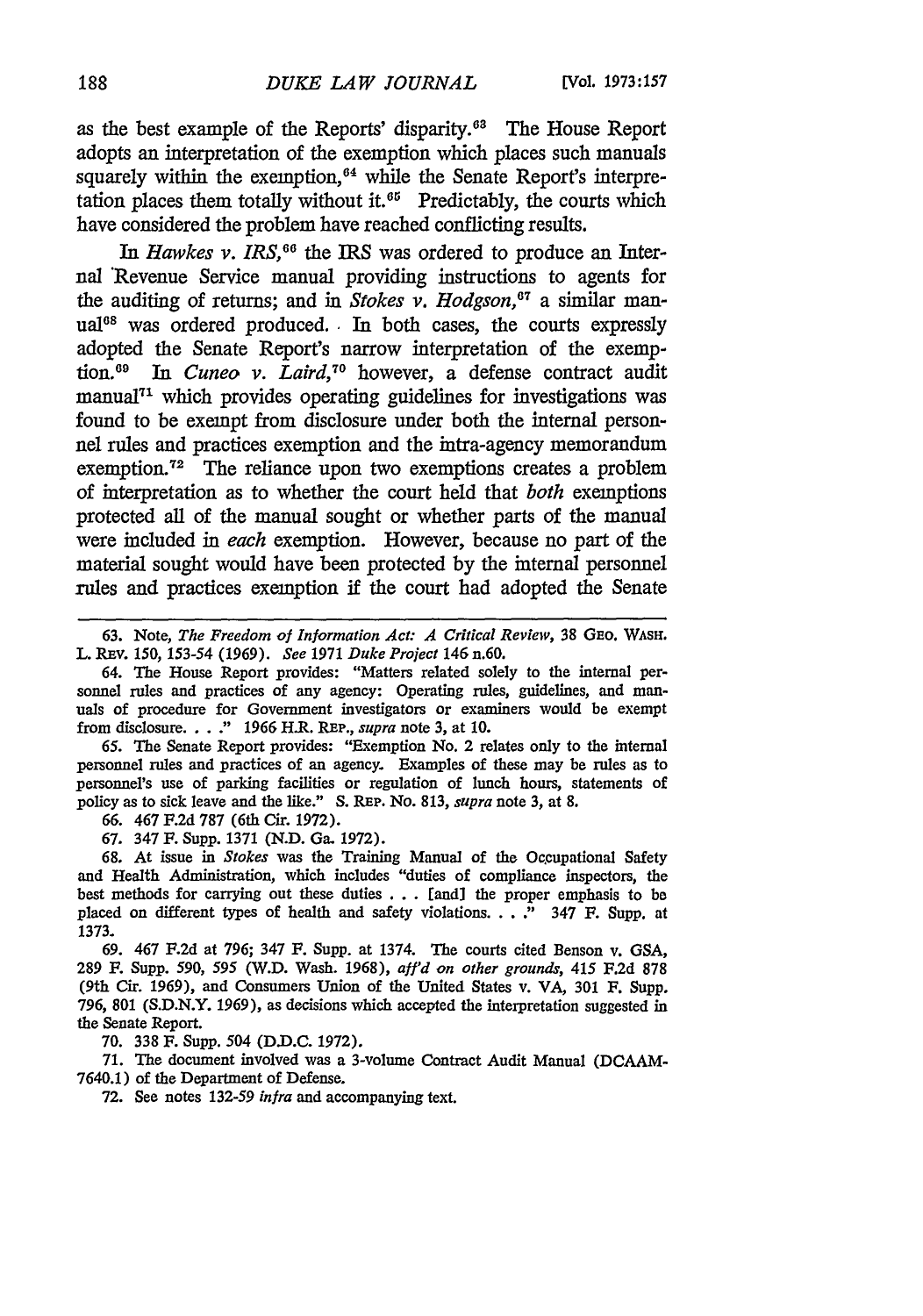Report's interpretation, 73 it seems likely that the court adopted, without citation, the interpretation presented in the House Report.<sup>74</sup> This assertion is supported by the fact that the adoption of the House interpretation would result in exactly the type of summary decision rendered in this case.

The authorities are divided on the question of which congressional report more accurately reflects the intent of Congress.<sup>75</sup> While the Senate Report is usually considered more authoritative,<sup>76</sup> the interpretation suggested in that report would render the exemption meaningless.<sup>77</sup> The 1972 House Committee on Government Operations Report recommends that the exemption be amended specifically to protect "sensitive operating manuals and guidelines, the disclosure of which would significantly impede or nullify a proper agency function,"78 and the same recommendation was made **by** the Section of Administrative Law of the ABA.<sup>79</sup>

#### IDENTIFIABLE RECORDS

The FOIA requires in part: "Except with respect to records *made available* under paragraphs (1) and (2) of this subsection, each agency, on request for *identifiable records.* **. .** shall make the records promptly, available to any person."<sup>80</sup> Prior cases which

77. See note 65 *supra.* It is questionable that the exemption was meant to protect only material that few persons not employed **by** an agency would want, while not protecting manuals which could be of great benefit to those who would evade detection. The proposed amendments would no longer exempt the mundane material covered by the Senate Report. *See* 1972 H.R. REP., *supra* note 3, at 83; *1972 Hearings, supra* note 5, pt. 4, at 1436.

78. 1972 H.R. REP,., *supa* note 3, at 83.

79. *1972 Hearings, supra* note 5, pt. 4, at 1436. The Section's report states that such manuals sometimes include "allowable tolerances for prosecution, negotiating techniques for contracting officers, schedules of surprise audits inspections, and similar matters which cannot be disclosed without nullifying the effectiveness of the particular agency function which they concern." *Id.*

**80.** 5 U.S.C. § 552(a)(3) (1970) (emphasis added). The provision further authorizes federal district courts to enjoin agencies improperly withholding agency records.

<sup>73.</sup> See note 65 *supra.*

<sup>74.</sup> See note 64 *supra.*

<sup>75.</sup> For the position that the exemption does not cover such manuals, see DAvis § 3A.12, at 137 (Supp. 1970); Note, *supra* note **61,** at 445. For the opposite position, see 1972 H.R. REP., *supra* note 3, at 83; *1972 Hearings, supra* note 5, pt. 4, at 1436.

*<sup>76.</sup> See* German v. NLRB, 450 F.2d 670, 673 n.8 (D.C. Cir. 1971); Soucie v. David, 448 **F.2d** 1067, 1077 n.39 (D.C. Cir. 1971); DAVIS § 3A.2, at 117 (Supp. 1970).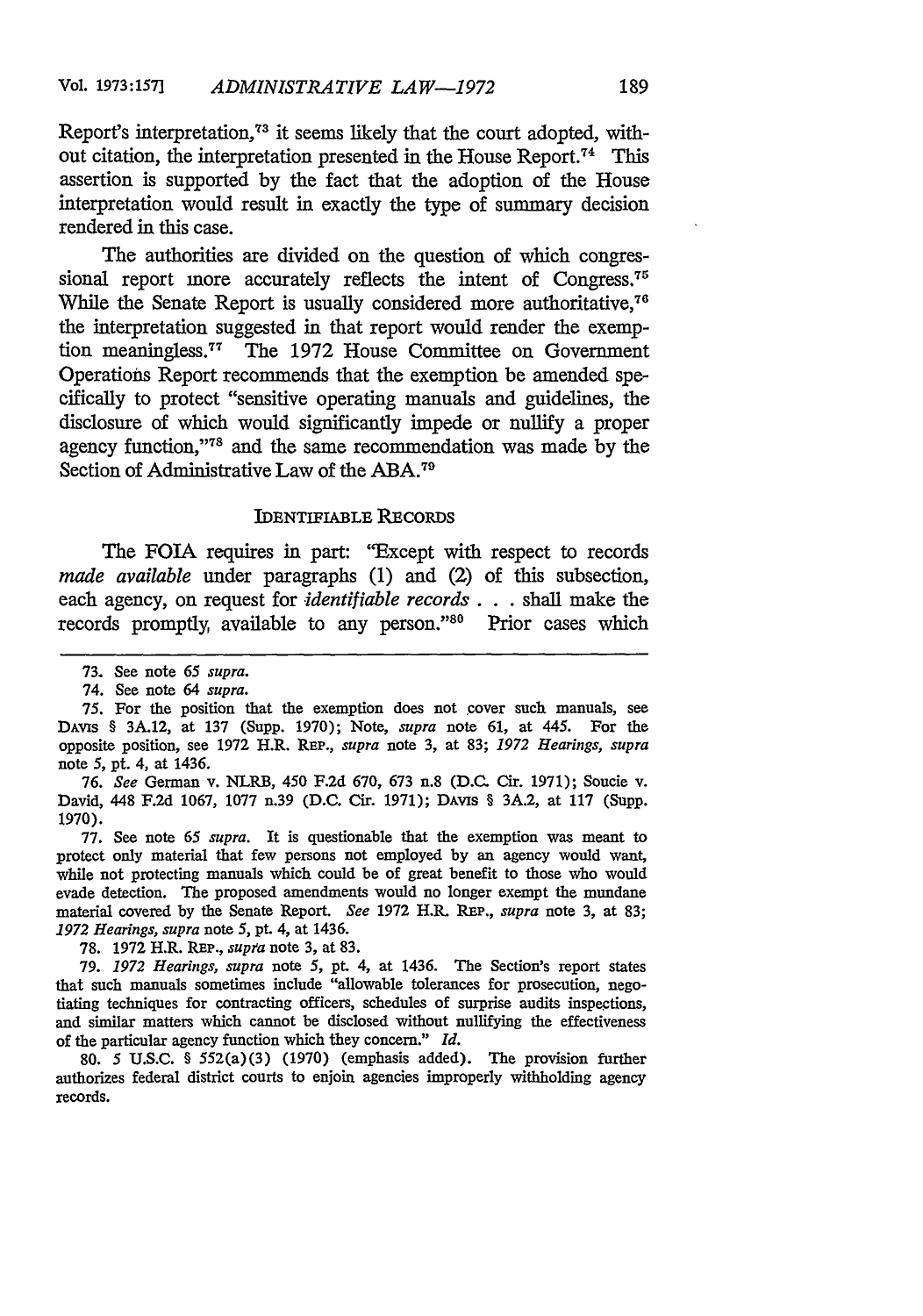have dealt with this provision have been concerned with the degree of specificity with which a request must describe the materials sought. In *Irons v. Schuyler*,<sup>81</sup> the plaintiff requested that the Commissioner of Patents provide "all unpublished manuscript decisions of the Patent Office."<sup>82</sup> The manuscript decisions that plaintiff sought included approximately 175 volumes of bound decisions through 1954, and all remaining decisions-now located in scattered fileshanded down since that time.<sup>83</sup> The Court of Appeals for the District of Columbia Circuit rejected the plaintiff's assertion that only those items not specifically ordered disclosed by sections 1 and 284 of the Act were subject to the identifiable records requirement. The court, citing its own decision in *American Mail Line, Ltd. v. Gulick*,<sup>85</sup> held that the exception to the identifiable records requirement for documents "made available" by sections 1 and 2 referred only to documents which an agency had *already* "made available,"<sup>80</sup> therefore making the identifiable records requirement absolute in any enforcement action.<sup>87</sup> The court also held that the request made

81. - F.2d - (D.C. Cir. 1972).

82. The plaintiff requested both the manuscript decisions and "such indices [of the decisions] as are available." *Id.* at **-.** The Commissioner responded that the manuscript decisions, which are typed records of final decisions on patent applications and which are kept in the particular file of the patent request involved, could only be assembled by searching over 3,500,000 files. *Id.* at -..

The request for indices was remanded with directions to the district court to inspect in camera any indices that were available and to determine whether they should be disclosed. *Id.* at

83. *Id.* at --

84. *5* U.S.C. § 552(a)(1) (1970) provides that each agency shall publish, in the *Federal Register,* its rules of procedure and substantive rules of general applicability.

*Id.* § 552(a)(2) commands each agency to make available to the public final opinions, statements of policy, and administrative staff manuals.

85. 411 F.2d 696 (D.C. Cir. 1969). The court in *American Mail Line* was faced with the question of whether a memorandum, which was incorporated by reference into a final opinion of the Maritime Subsidy Board, could be ordered disclosed in a section  $552(a)(3)$  action, since the memorandum was required to be made available by section 552(a)(2). *Id.* at 701. The court held that an affirmative decision was necessary to prevent the FOIA from creating a right without a remedy, and found implications of this construction in the legislative history. *Id.* at 701, n.8. The court admitted that there could be other equitable remedies available for failure to comply with sections  $552(a)(1)-(2)$ , but noted that an action for such a remedy would have to meet the stringent requirements for an injunction. *Id.* at 699. For a discussion of this case, see 1970 *Duke Project* 188.

86. 411 F.2d at 701.

87. This means, for example, that in order to obtain final opinions which an agency refuses to publish in compliance with **5** U.S.C. § 552(a)(2), the plaintiff must request a specific group of opinions.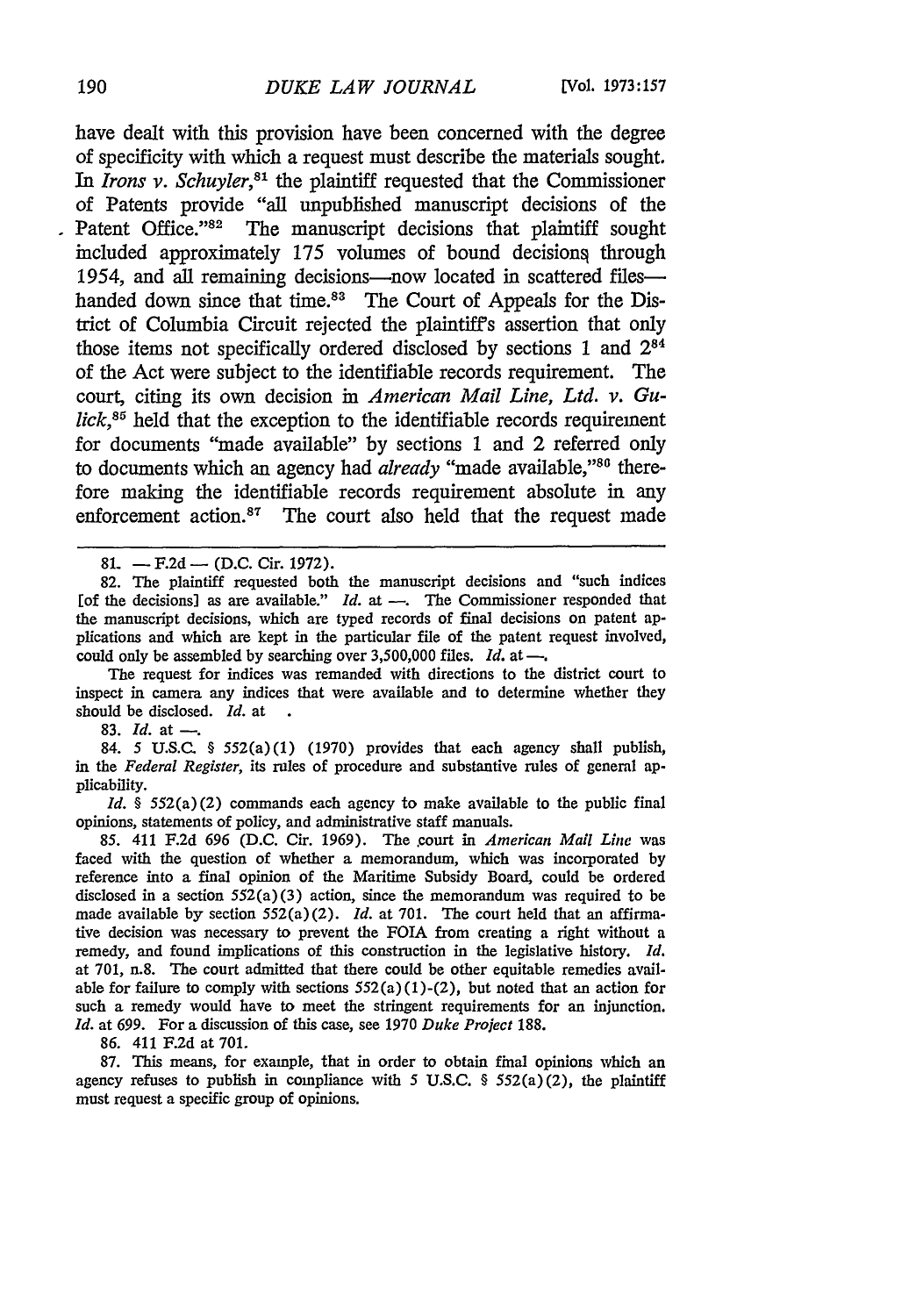did not meet the identifiable records requirement-which had not been rigorously enforced previously.<sup>88</sup>

A correct analysis of *Irons* may turn upon the importance attached to the court's failure to sever the plaintiff's request for manuscript decisions into two parts—a request for the post-1954 decisions now scattered through millions of files,<sup>89</sup> and a request for the pre-1955 decisions gathered in 170-175 bound volumes.<sup>90</sup> The court merely referred to the entire request for unpublished decisions as "a broad, sweeping, nondiscriminate request **. . .** lacking any specificity."<sup>91</sup> The refusal to order production of the scattered decisions may easily have been prompted by the time and effort which would have been necessary to comply; however, the FOJA's legislative history indicates that *identifiability,* not the difficulty of retrieval, should be the sole criterion of availability.<sup>92</sup> Furthermore, the bound volumes involved were easily retrievable, yet the court refused to order release of those decisions.<sup>93</sup> Thus, assuming that the court recognized that two groups of documents were present, its refusal to release the bound volumes lends support to the conclusion that the rationale underlying the denial of the claim was the "unreasonable" breadth of the request. In this regard, it is significant that the court repeatedly stressed the factor of reasonableness, 94 implying that an

**89.** - **F.2d** at *-.* See note 82 *supra.*

92. *See* S. REP. No. 813, *supra* note 3, at **8;** *cf. id.* at 2; U.S. **DEP'T** OF JusIcE **ATroRNEY** GENERAL'S MEMORANDUM **ON THE PU3LIC INFORMATION SEC-TION** OF **THE** ADMINISTRATIVE **PROCEDURE ACT** 24 (1967).

93. The *Irons* court did remand the case for consideration of the request for **indices, and** it left open the possibility of amending the request for manuscript decisions to provide greater specificity.  $-$  F.2d at  $-$ .

94. The court characterized the request as: not one for "records of a 'reasonably identifiable description,"  $-$  F.2d at  $-$ ; nor was it a request coming "within a reasonable interpretation of 'identifiable records,'" *id.* at -; uor a request which met the test set out in Bristol-Myers Co. v. FTC, 424 F.2d 935 (D.C. Cir.), *cert. denied,* 400 U.S. 824 (1970), of a "reasonable description enabling the Government employee to locate the records requested." - F.2d at -, *quoting 424 F.2d* at 938.

The case also leaves open the possibility that disorganization can totally defeat an FOIA plaintiff, because the expense of collecting disorganized material will have an independent deterrent effect. *Cf.* 1971 *Duke Project* **153** n.105. In this regard,

<sup>88.</sup> *See* Bristol-Myers v. FTC, 424 F.2d 935, 938 (D.C. Cir.), *cert. denied,* 400 U.S. 824 (1970), where the court utilized a test of whether the agency could tell which of its records were requested. *See also* Wellford v. Hardin, 315 F. Supp. 175, 177 (D. Md. 1970), *aff'd on other grounds,* 444 F.2d 21 (4th Cir. 1971) (disorganization of agency files was held not to defeat disclosure); 1970 *Duke Project* 184-86.

<sup>90. —</sup> F.2d at —.

<sup>91.</sup> *Id.* at *-.*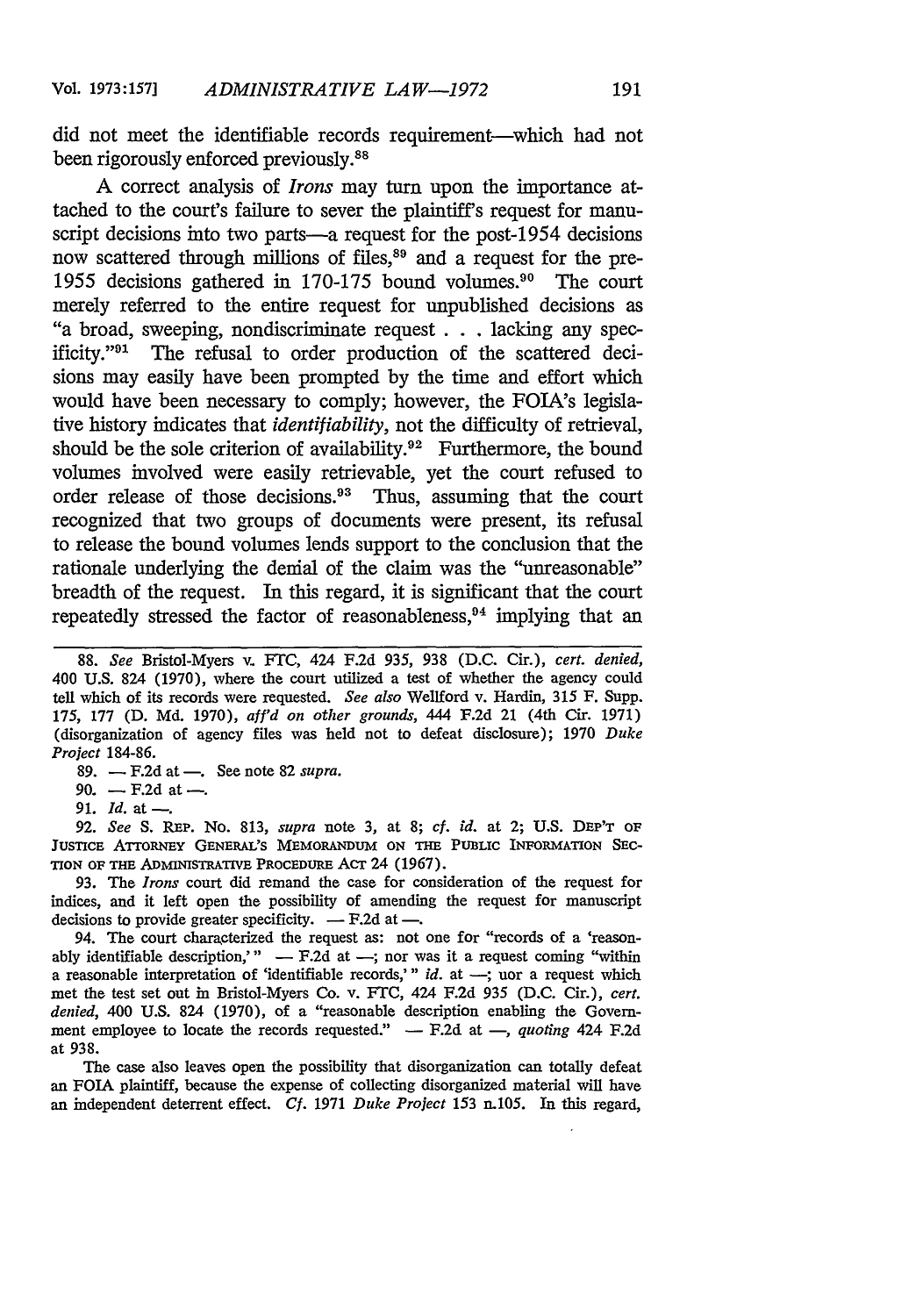FOIA request for an entire category of information will be regarded as unreasonable-whether or not the information is easy to collect.

#### STATUTORY EXEMPTION

When interpreting the exemption for material specifically exempted from disclosure by other statutes,<sup>95</sup> the courts have again received little guidance from the legislative reports.<sup>96</sup> Both Congressional reports merely rephrase the wording of the exemption, $97$ although the less authoritative House Report<sup>98</sup> does state that there are "nearly one-hundred statutes or parts of statutes which restrict" disclosure of information and which are not modified by the FOIA.<sup>99</sup> At the time of congressional consideration of the FOIA, government departments and agencies expressed concern that the bill could be interpreted as an implicit repeal of existing statutes.<sup>100</sup> While these fears were calmed<sup>101</sup> by strong congressional statements to the contrary,<sup>102</sup> those mollifying statements were not incorporated in the key legislative reports. However, this portion of the legislative history which suggests the continued viability of non-disclosure statutes<sup>103</sup> must be balanced against frequent indications that the FOIA grew out of Congressional dissatisfaction with the agencies' abuse of former APA section 3's grant of discretionary power to withhold information.

The broadest non-disclosure statute which has been claimed to qualify material for the statutory exemption is section 1905 of the Criminal Code.'04 This act provides criminal sanctions against an

*95.* 5U.S.C. § 552(b)(3) (1970).

*96. See* DAvis § 3A.19, at 150 (Supp. 1970).

97. 1966 H.R. RP., *supra* note 3, at 10; **S.** REP. No. 813, *supra* note 3, at 9. *98. See* DAvis § 3A.2, at 117 (Supp. 1970). See notes 75-77 *supra* and accompanying text.

*99. 1966* H.R. REP., *supra* note 3, at 10.

100. *See, e.g., Hearings on S. 1666 Before the Subcomm. on Administrative Practice and Procedure of the Senate Comm. on the Judiciary,* 88th Cong., 1st **Sess. 268, 270-72 (1963).**

**101.** *See* Note, *supra* note **61,** at 453-54.

102. *Hearings on S. 1666, supra* note **100,** at **6** (statement of Senator Edward V. Long).

103. For a partial listing of such statutes, see **STAFF** OF HousE COMM. **ON** GOV-ERNMENT OPERATION, **89TH CONG.,** 2D SEss., FEDERAL STATUTES ON THE AvAILABILITy OF INFORMATIoN (Comm. Print 1960).

104. 18 U.S.C. § 1905 (1970).

also see the table of agency fees in *1972 Hearings,* note *5 supra,* pt. *4,* at 1245, for production of documents (as much as \$1 per page, with many agencies charging 25 cents to 50 cents per page) and for search time (\$3-\$5 per hour for many agencies). The fees may become a major problem for persons who seek a large volume of documents or poorly filed documents. 1972 H.R. REP., *supra* note 3, at 10; *1972 Hearings, supra* note *5,* pt. *4,* at 1223.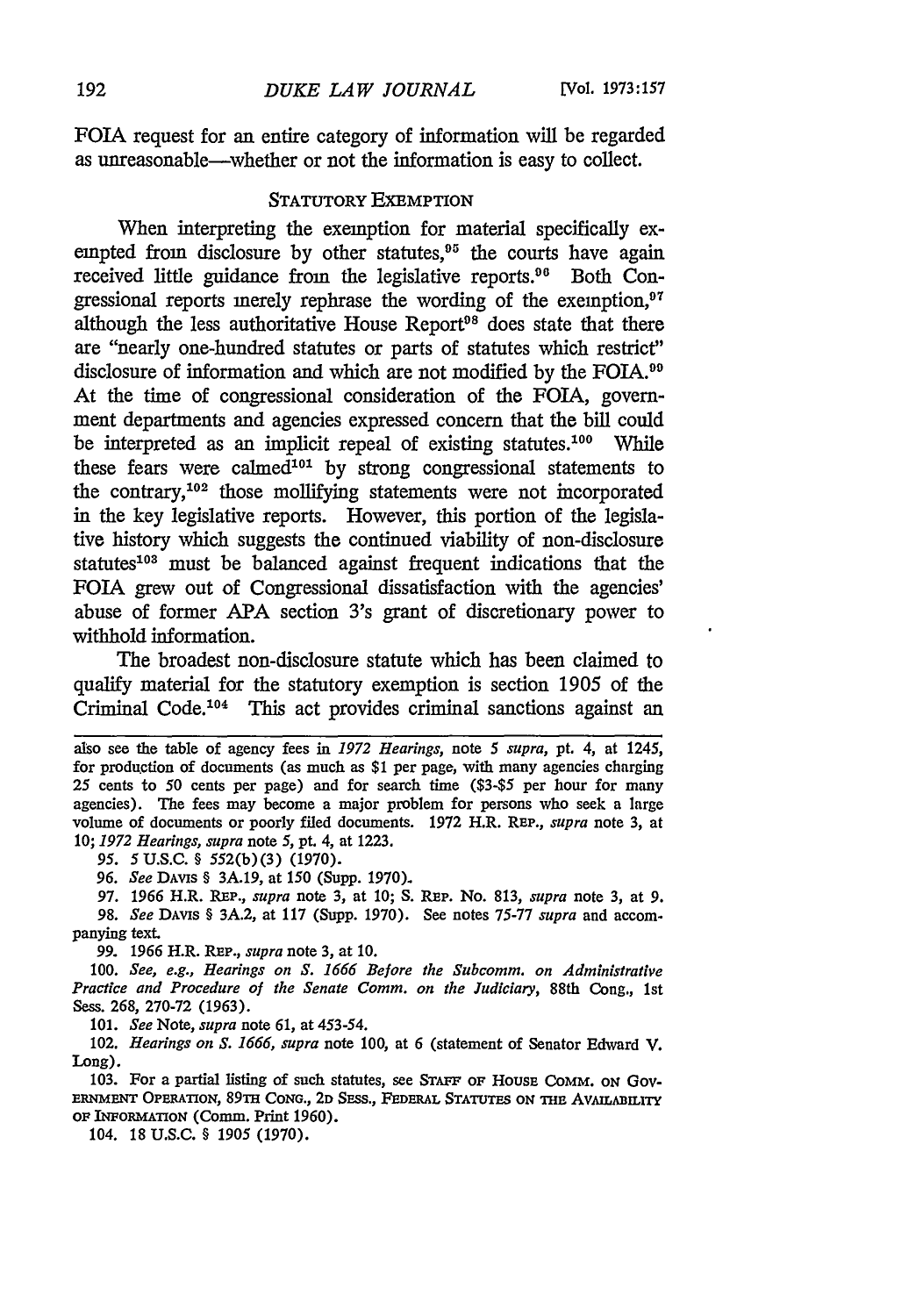officer or employee of any agency who discloses any trade secrets or commercial and financial material to which he has gained access through his employment, "except as provided by law." Cases prior to 1972 have uniformly held that section 1905 does not "specifically" exempt materials from disclosure as the FOIA requires.<sup>105</sup> A similar result was reached in a 1972 decision, *M.A. Shapiro & Co. v. SEC. <sup>0</sup> 6 The Shapiro* court held that the statutory exemption of the FOIA applies only to statutes which "restrict public access to *specific* government records."<sup>107</sup> Shapiro and the older cases reaching this result appear to be straining to implement the basic purpose of the FOIA, despite the strong indication in the legislative history that repeals by implication were not intended.<sup>108</sup> An equally effective result was reached in *California v. Richardson*,<sup>109</sup> but notably, by means of a more defensible rationale. The *California* court simply noted that section 1905 allows disclosure when "provided by law."<sup>110</sup> Reasoning that disclosures are only made when provided for in the FOIA, the *California* court ruled that section 1905 is of no effect on disclosures made pursuant to an FOIA claim.<sup>111</sup>

Another broadly worded statute which restricts disclosure in a manner radically different from section 1905 was raised as a defense to disclosure in three 1972 cases. Section 1306 of the Social Security Act<sup>112</sup> provides that disclosure of certain broad categories of material will not be made except as the Secretary of HEW or of Labor shall by regulation prescribe. Section 1306 gives these Secretaries discretion over release of the information obtained in all the programs under the Social Security Act.<sup>113</sup> In *Serchuk v. Richardson*,<sup>114</sup> the court stated that section 1306 was "in blatant contravention of the liberal disclosure requirements of the [FOIA],"115 and held that HEW

112. 42 **U.S.C. § 1306 (1970).**

113. *Id.* The Act encompasses such programs as unemployment compensation, child welfare, aid to the infirm, health insurance, Medicare, and grants to states for various social welfare purposes.

114. - F. Supp. - (S.D. Fla. 1972).

115. *Id.* at --. The court also categorized § 1306 as "a blanket exclusion" which

**<sup>105.</sup>** Grumman Aircraft Eng'r Corp. v. Renegotiation Bd., 425 F.2d 578 (D.C. Cir. 1970); Frankel v. SEC, 336 F. Supp. **675** (S.D.N.Y. 1971), *rev'd on other grounds,* 460 F.2d 813 (2d Cir.), *cert. denied,* 409 U.S. 889 (1972).

<sup>106. 339</sup> F. Supp. 467, **469-70 (D.D.C. 1972).**

**<sup>107.</sup>** *Id.* at 470 (emphasis added).

<sup>108.</sup> See text accompanying notes 100-102 *supra.*

<sup>109. -</sup> F. Supp. - (N.D. Cal. 1972).

<sup>110.</sup> *Id.* at -

**<sup>111.</sup>** *Id.*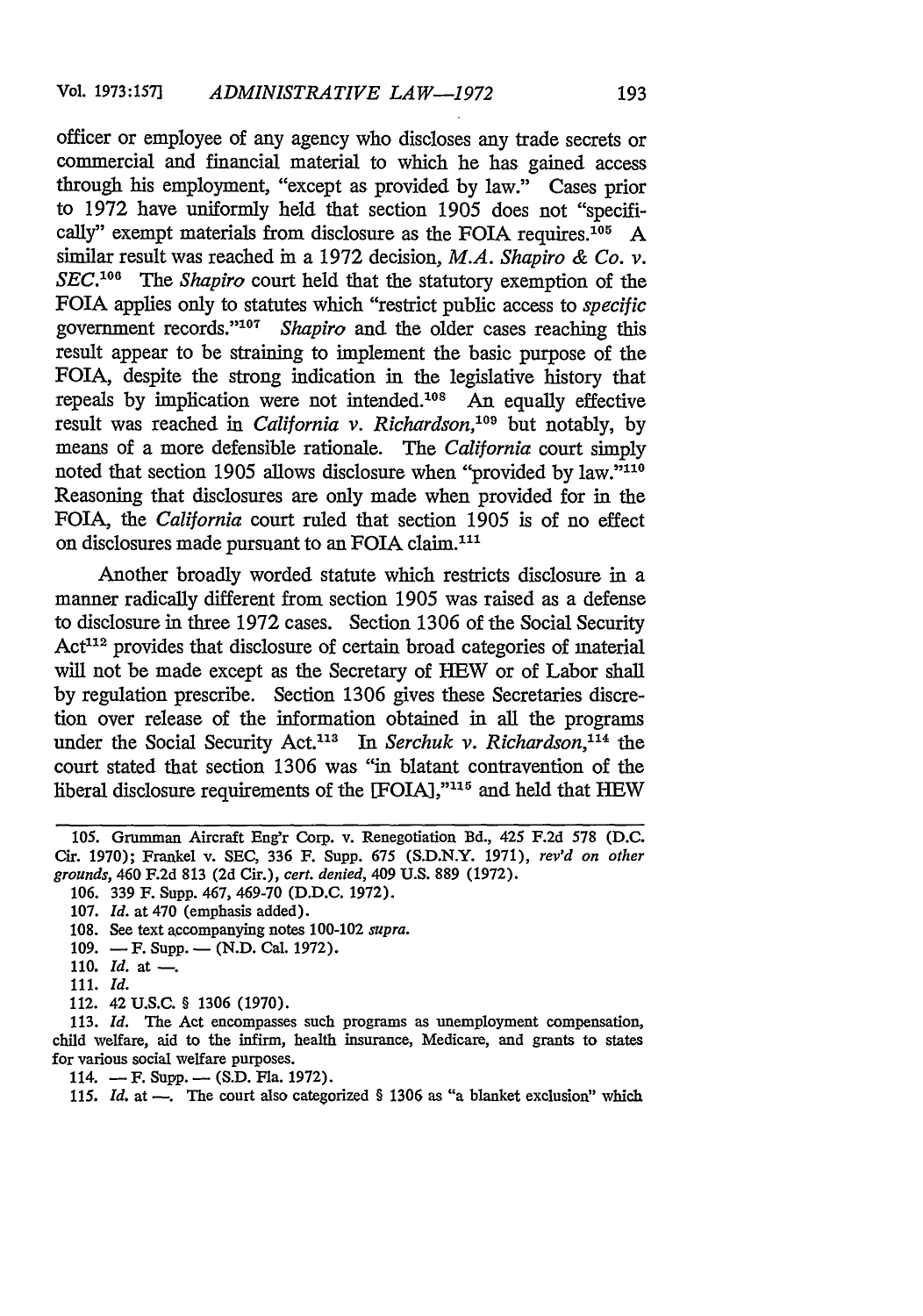regulations prohibiting disclosure did not provide exemption from the Act. Similarly, in *Schecter v. Richardson,'"* the court rejected the agency's contention that section **1306** was a statute within the meaning of the statutory exemption of the FOIA. In *California v. Richardson*,<sup>117</sup> however, this statute was held to satisfy the "specifically exempted from disclosure" requirement of the FOIA. These three holdings illustrate the conflict which is also seen in the section 1905 cases: balancing the non-discretionary intent of the FOIA $118$ against legislative history which denies an intent to repeal non-disclosure statutes by implication. Although the distaste for discretionary non-disclosure shown by *Serchuk* is understandable, the language and purpose of the exemption with respect to these statutes are reasonably clear. So long as Congress permits discretionary non-disclosure statutes to remain on the books, the courts should allow agencies to utilize them. In this regard, the 1972 House Committee on Government Operations Report has specifically recommended that *California v. Richardson* be overruled by statute<sup>119</sup> and that all statutes<sup>120</sup> similar to 1306 be reviewed.<sup>121</sup> Until Congress acts, however, it is submitted that section 1306 and other such discretionary non-disclosure statutes should be enforced.

#### CONFIDENTIAL INFORMATION

Information which can be described as "commercial" or "finan-

**116. -** F. Supp. **- (D.D.C.** 1972). *See* California v. Richardson, 351 F. Supp. 733, 734 n.1 (N.D. Cal. 1972).

117. 351 F. Supp. 733 (N.D. Cal. 1972). The materials sought were the Extended Care Facilities Reports which certify whether Medicare program requirements are met by different nursing homes. The suit was brought by two senior citizens groups and the California Attorney General on behalf of the people of the State. *Id.* at 734.

118. 1966 H.R. REP., *supra* note 3, at 9; *cf.* S. REP. No. 813, *supra* note 3, at 5-6; DAvis § 3A.4, at 120-21 (Supp. 1970).

119. 1972 H.R. **REP.,** *supra* note 3, at 85.

120. At least one other discretionary statute of similar scope gives the **SEC** discretionary authority over any report, etc. filed with the Commission. *See 15* U.S.C. § 79v (1970). *See also id. §§* 80a-44(a), 80b-10(a), which provide specific authority over reports filed by investment companies and investment advisors, and *id.* § 78x (1970) which provides authority to withhold material where the party submitting the material requests that it remain secret. This statute is cited as an example and considered by Professor Davis to be within the exemption. **DAVIS** § 3A.18, at 146 (Supp. 1970). He rejects the argument that under such discretionary statutes it is the agency head who exempts material, and not the statute. *Id.*

121. 1972 H.R. REP., *supra* note 3, at 85.

contravenes the requirement that exemptions are to be narrowly construed. *id.* at **-;** cf. Mink v. EPA, 464 F.2d 742, 745 (D.C. Cir. 1971), *rev'd on other grounds,* 41 **U.S.L.W.** 4201 **(U.S.** Jan. 22, 1973).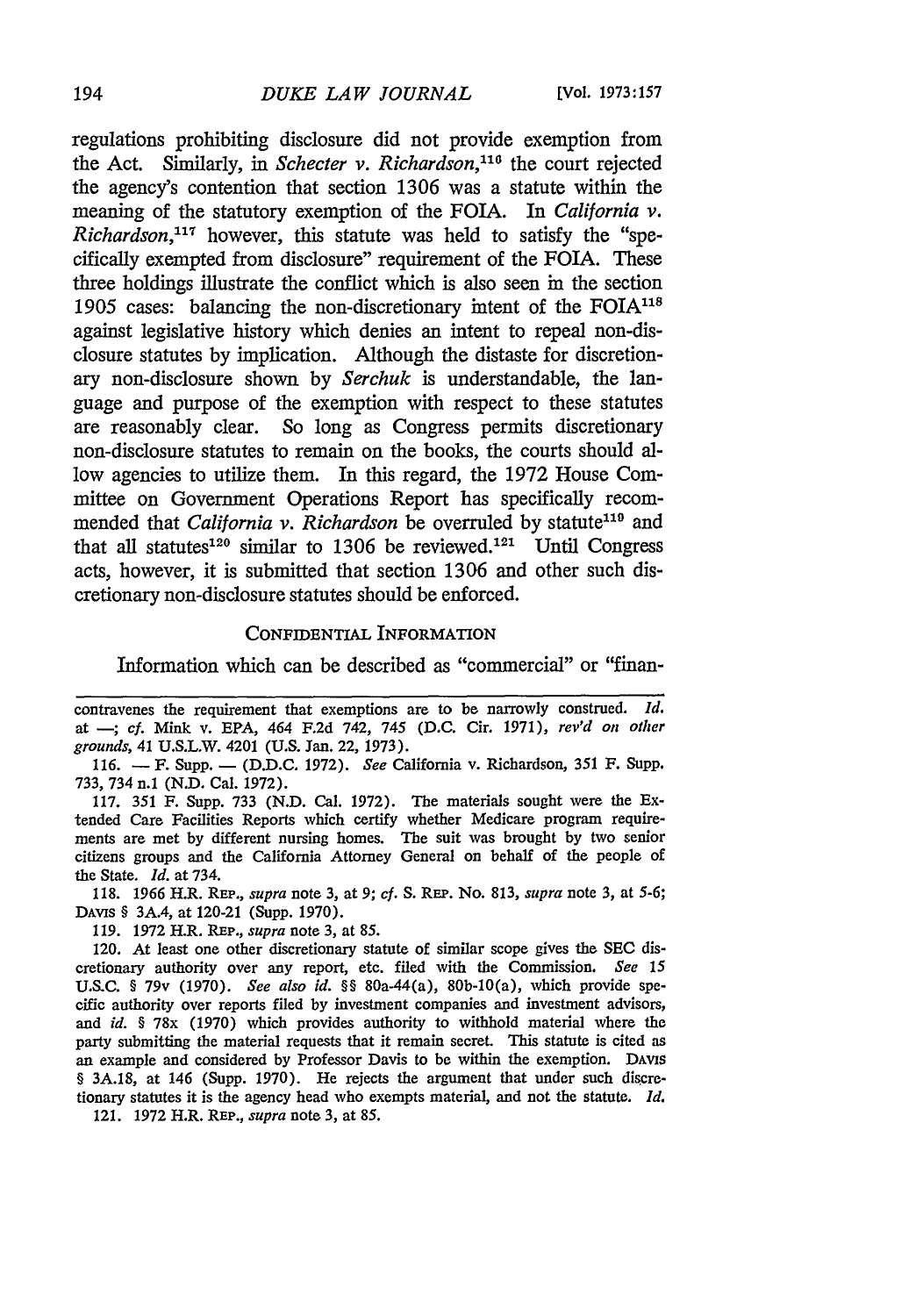cial" is exempted from disclosure under the FOIA if it is "obtained from a person and privileged or confidential." $1^{22}$  Under the prevailing "objective" standard of disclosure, 'only documents which "contain commercial or financial information which the [person submitting the information] would not reveal to the public" are exempt.  $123$  However, since the underlying purpose of the exemption is the necessity of protecting the competitive business position of the person or enterprise submitting the information, $124$  the courts have typically ordered disclosure of information concededly financial or commercial and submitted in confidence if sufficient deletions can be made to protect the identity of the party submitting the information. **<sup>2</sup> <sup>5</sup>**

In a 1972 case, *Fisher v. Renegotiation Board, <sup>26</sup>*the Board had engaged in a practice of deleting identifying materials before disclosing the information sought.<sup>127</sup> In defense of this practice, the Board contended that details which would identify the party submitting *any* commercial or financial information disclosed are per se exempt.<sup>128</sup> In rejecting this argument, the Court of Appeals for the District of Columbia Circuit held that the test for exemption was confidentiality, and not merely whether the person who submitted the material could be identified. The court ordered the district court on remand to make an in camera inspection of the documents requested to determine whether commercial and financial data con-

While this standard is more objective than a blanket exemption for anything labelled "confidential" by the Board, the test nevertheless does require that the judge decide whether the contractor involved would reveal the information to the public. The answer to that subjective inquiry may depend, *inter alia,* upon whether the contractor is subject to the registration and disclosure requirements of the Securities Act of 1933 or the Securities Exchange Act of 1934, and whether it is a corporation, proprietorship, or partnership. Alternatively, a court could apply some variation of the "reasonable man" standard-that is, would a reasonable person or enterprise reveal this information to the public.

124. See 1966 H.R. **REP.,** *supra* note 3, at **10; S. REP.** No. 813, *supra* note 3, at 9. 125. The practice was originally sanctioned in Grumman Aircraft Eng'r Corp. v. Renegotiation Bd., 425 F.2d 578, 580-88 (1970), and was used in Bristol-Myers Co. v. FrC, 424 F.2d 935, 938-39 (D.C. Cir.), *cert. denied,* 400 U.S. 824 (1970), and, in another 1972 case, M.A. Shapiro & Co. v. SEC, 339 F. Supp. 467 (D.D.C. 1972), deletion was held to be permissible when requested by the person who gave the information. *Id.* at 471.

128. *Id.* at **113.**

<sup>122. 5</sup> U.S.C. § 552(b)(4) (1970).

<sup>123.</sup> Grumman Aircraft Eng'r Corp. v. Renegotiation Bd., 425 F.2d 578, 582 (D.C. Cir. 1970).

<sup>126. 473</sup> F.2d **109** (D.C. Cir. 1972).

<sup>127.</sup> *Id.* at **112-13.**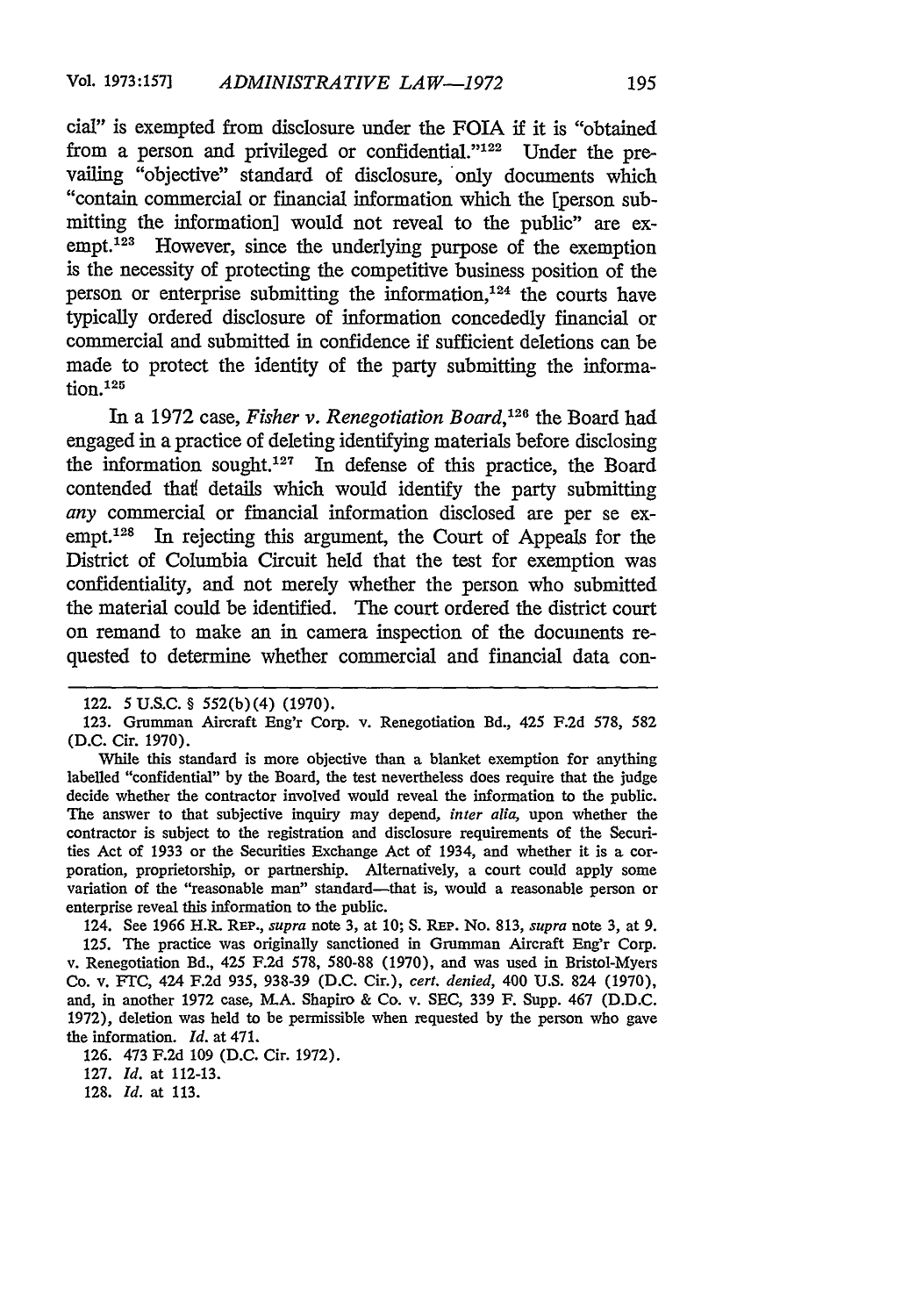tained therein were confidential, under the "objective" standard, *with identifying details included.129* If the district court found the documents to be confidential, the deletions could be sustained; but absent such a finding the district court would have to order the details disclosed.<sup>130</sup>

## INTRA-AGENCY MEMORANDUM EXEMPTION

The portion of the FOIA which drew the most frequent judicial attention in 1972 was the exemption for "inter-agency or intraagency memorandums."<sup>131</sup> Several areas of dispute were involved, and the issues were most frequently resolved in favor of a view of the exemption which expanded disclosure.

*In Sears, Roebuck & Co., v. NLRB,132* the District Court for the District of Columbia held that advice and appeals memoranda prepared by the NLRB's Office of General Counsel did not qualify for the exemption. These memoranda, which provide guidance to the NLRB Regional Director upon whether to issue complaints in novel and significant cases,<sup>133</sup> actually operate as mandatory instructions reducing the discretionary authority of the Director to a "ministerial function."<sup>134</sup> The court found that the instructions function as "instruction to staff that affect a member of the public,"<sup>135</sup> -a category of information which is specifically required by the FOIA to be disclosed.<sup>136</sup> This resolution indicates a healthy willingness on the part of the court to prevent the abuse of the inter-agency memorandum exemption which *Bristol-Myers Co. v. FTC*<sup>137</sup> refused to permit: the casting of information in memorandum form to protect it from disclosure.<sup>138</sup>

A similarly narrow interpretation of the exemption appeared in several 1972 decisions which treated the distinction between facts and

<sup>129.</sup> *Id.* at 113.

<sup>130.</sup> *Id.* at 115.

<sup>131. &</sup>quot;1Inter-agency or intra-agency memorandums or letters which would not be available by law to a party other than an agency in litigation with the agency" are exempt from disclosure. 5 U.S.C. § 552(b) (5) (1970).

<sup>132. 346</sup> F. Supp. 751 (D.D.C. 1972).

<sup>133.</sup> *Id.* at 753.

<sup>134.</sup> *Id.*

*<sup>135.</sup> Id.*

<sup>136.</sup> *5* U.S.C. § 552(a) (2) (c) (1970).

<sup>137. 424</sup> F.2d 935, 939 **(D.C.** Cir.), *cert. denied,* 400 U.S. 824 (1970).

<sup>138.</sup> The court did not, however, accuse the agency of any wrongful attempt to mislabel.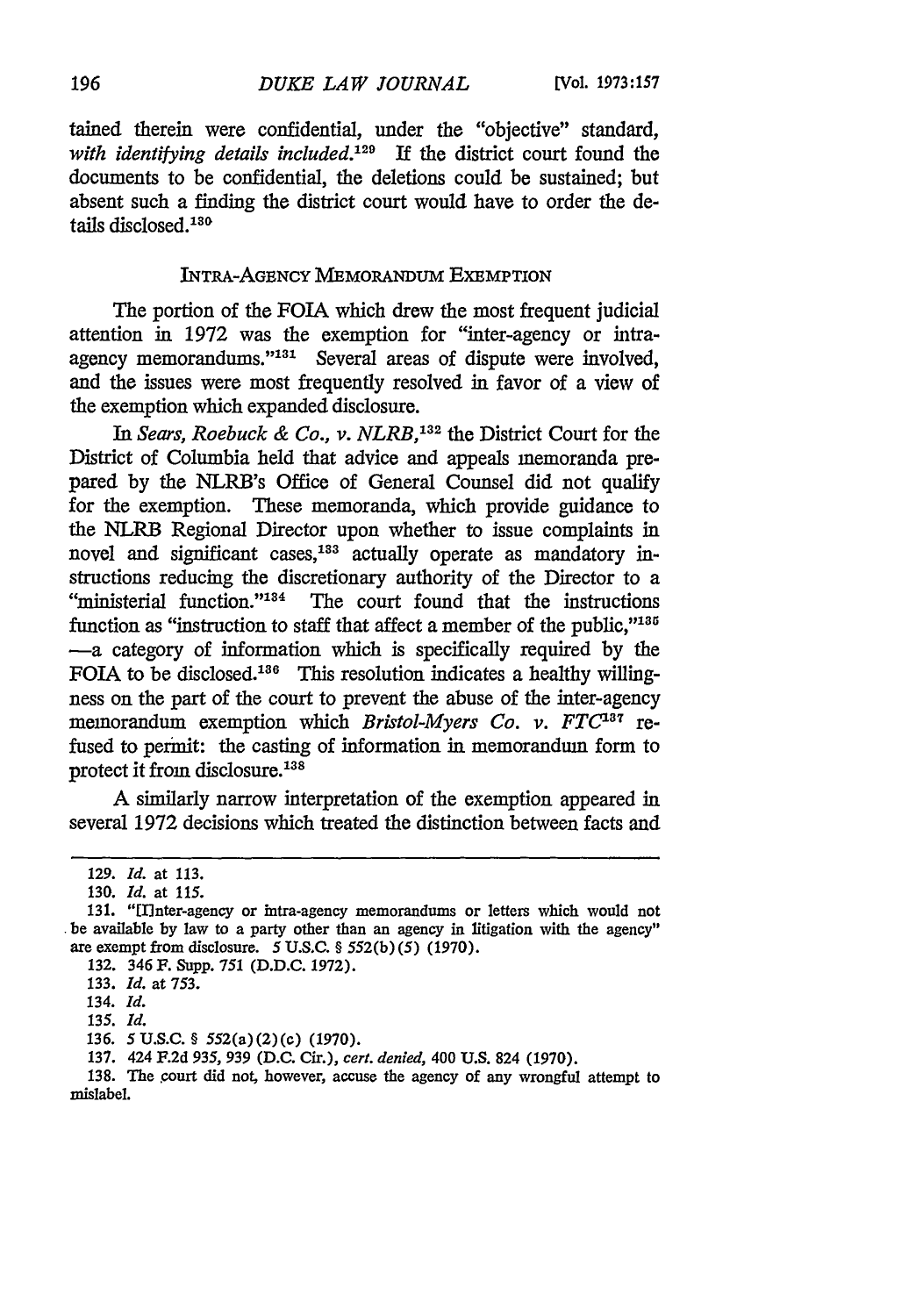final opinion on the one hand, and elements of agency discussion leading to decision on the other. The two prior cases which influenced these courts were *Soucie v. David*,<sup>139</sup> and *Bristol-Myers Co. v. FTC*,<sup>140</sup> which construed the exemption narrowly and held, respectively, that it protects "advice, recommendations, opinion, and other material reflecting deliberative or policy-making processes, but not purely factual or investigatory reports"<sup>141</sup> and only "those internal working papers in which opinions are expressed or policies formulated and recommended."<sup>142</sup>

In Wu v. National Endowment for Humanities,<sup>143</sup> the Court of Appeals for the Fifth Circuit held that the documents sought clearly fell within even the narrow interpretation of the exemption evidenced *in Soucie and Bristol-Myers.* The plaintiff sought memoranda of consultants retained by the agency which had influenced the decision to deny him a grant.<sup>144</sup> The court characterized these memoranda as precisely the type of advice and opinion that the *Soucie* opinion held to be protected. The most interesting aspect of the *Wu* case

142. 424 F.2d at 939. This position is squarely supported by the legislative history. *See 1966* H.R. REP., *supra* note 3, at 10, and S. REP. No. 813, *supra* note 3, at 9, both of which reflect the position that effective agency performance requires protection from disclosure of decision-making processes to protect the frankness of discussion. Professor Davis recommends a similar construction. DAvis § 3A.21, at 157 (Supp. 1970).

The status of manuals instructing enforcement personnel on procedures and criteria was considered in Long v. IRS, 349 F. Supp. 871 (W.D. Wash. 1972) and Stokes v. Hodgson, 347 F. Supp. 1371 (N.D. Ga. 1972). In both cases, the materials sought were found not to be exempt after an in camera inspection because the manuals did not reveal deliberative processes that might be impeded by disclosure. A claim of exemption as an intra-agency memorandum was considered in M.A. Shapiro & Co. v. SEC, 339 F. Supp. 467 (D.D.C. 1972), in which the documents sought were an SEC staff study and the material submitted during the investigation. After an in camera inspection, the court ordered disclosure after finding: "None of these documents express an exchange of ideas between agencies or their respective staff members." *Id.* at 470.

143. 460 F.2d 1030 (5th Cir. 1972), *cert. denied,* 41 U.S.L.W. 3447 (U.S. Feb. 20, 1973) (No. 72-137).

144. Plaintiff sought funds to enable him to write a comprehensive history of China. *Id.* at 1030-31.

<sup>139. 448</sup> F.2d 1067 (D.C. Cir. 1971).

<sup>140. 424</sup> F.2d 935 (D.C. Cir. 1970).

<sup>141. 448</sup> F.2d at 1077. *Soucie* also holds that factual material is not covered by the exemption unless it is "inextricably intertwined in the policy-making process." *Accord,* Fisher v. Renegotiation Bd., 473 F.2d 109 (D.C. Cir. 1972); Long v. IRS, 349 F. Supp. 871 (W.D. Wash. 1972). This distinction was ignored in Tennessean Newspapers, Inc. v. FHA, 464 F.2d 657 (6th Cir. 1972), where it might have been dispositive of the issue presented, because only the appraiser's *name* which had been deleted was sought.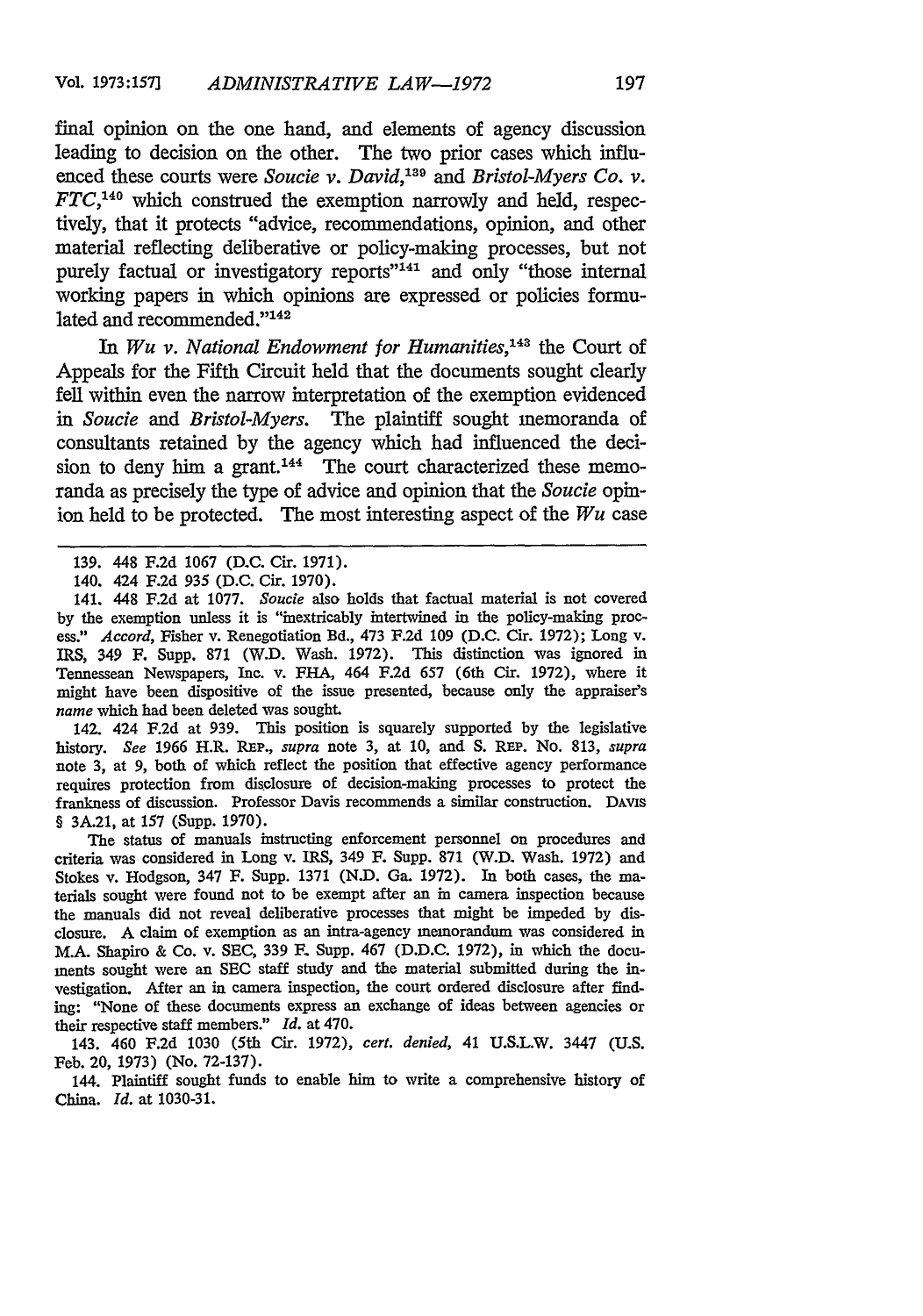is that the court, following *Soucie,* extended the exemption to memoranda prepared by *non-employees* of an agency. Literally, these documents are neither "intra-agency" nor "inter-agency" memoranda; nevertheless, the justification for the exemption-preservation of the free interchange of ideas and opinion-dictates that such "extraagency" memoranda are within its scope.

In Tennessean Newspapers, Inc. v. FHA,<sup>145</sup> the Court of Appeals for the Sixth Circuit held that the appraisal of a house by an FHA employee, complete with his name, was a "finished work product" and therefore subject to disclosure.<sup>146</sup> Characterizing the appraisal as an analysis of facts, the court found that it was not advocacy of ideas and therefore was not exempt.<sup>147</sup> This distinction appears valid, because the appraisal is not the position of one of a group of persons involved in a discussion in an effort to reach a decision, but is instead the final decision of one to whom the authority to make that decision is delegated.<sup>148</sup> A related issue in *Tennessean* was whether or not the *name* of the author of disclosed documents was exempted as an intra-agency memorandum. The court held that an appraiser's name is a relevant and necessary part of the appraisal which is his work product and is therefore discoverable.<sup>149</sup>

The distinction between *Tennessean,* involving an appraisal as a finished product and  $Wu$ , involving a consultant's opinion, is tenuous at best.<sup>150</sup> The intimation in  $Wu$  that the decision was influenced by the necessity of anonymity for experts to achieve frank**ness151** seems diametrically contrary to the result in *Tennessean.* Perhaps a distinction is necessary, however, in a situation like *Wu* where few objective, standardized criteria for evaluation are available, and the pool of consultants is so small that all are considered "colleagues." The problem for future cases in this area will be to

148. *See* 24 C.F.R. § 200.98 (1972).

149. 464 F.2d at *660; accord,* Philadelphia Newspapers, Inc. v. HUD, 343 F. Supp. 1176 **(E.D. Pa. 1972).**

150. Indeed, it would be easy to cast the opinions of the consultants there as "appraisals" of plaintiff's credentials and the merits of his project. However, the appraisal of a house does have elements of objectivity and standardization which are lacking in the grant application situation.

**151.** 460 **F.2d** at 1034.

<sup>145. 464</sup> **F.2d** *657* (6th Cir. 1972).

<sup>146.</sup> *Id.* at 660.

<sup>147.</sup> The court also cited GSA v. Benson, 415 F.2d 878 (9th Cir. 1969) for the proposition that such appraisals are discoverable under FED. R. Civ. P. 26(b) and therefore available to a non-agency party in litigation with an agency. 464 F.2d at *660; see* **5** U.S.C. § 552(b)(5) (1970).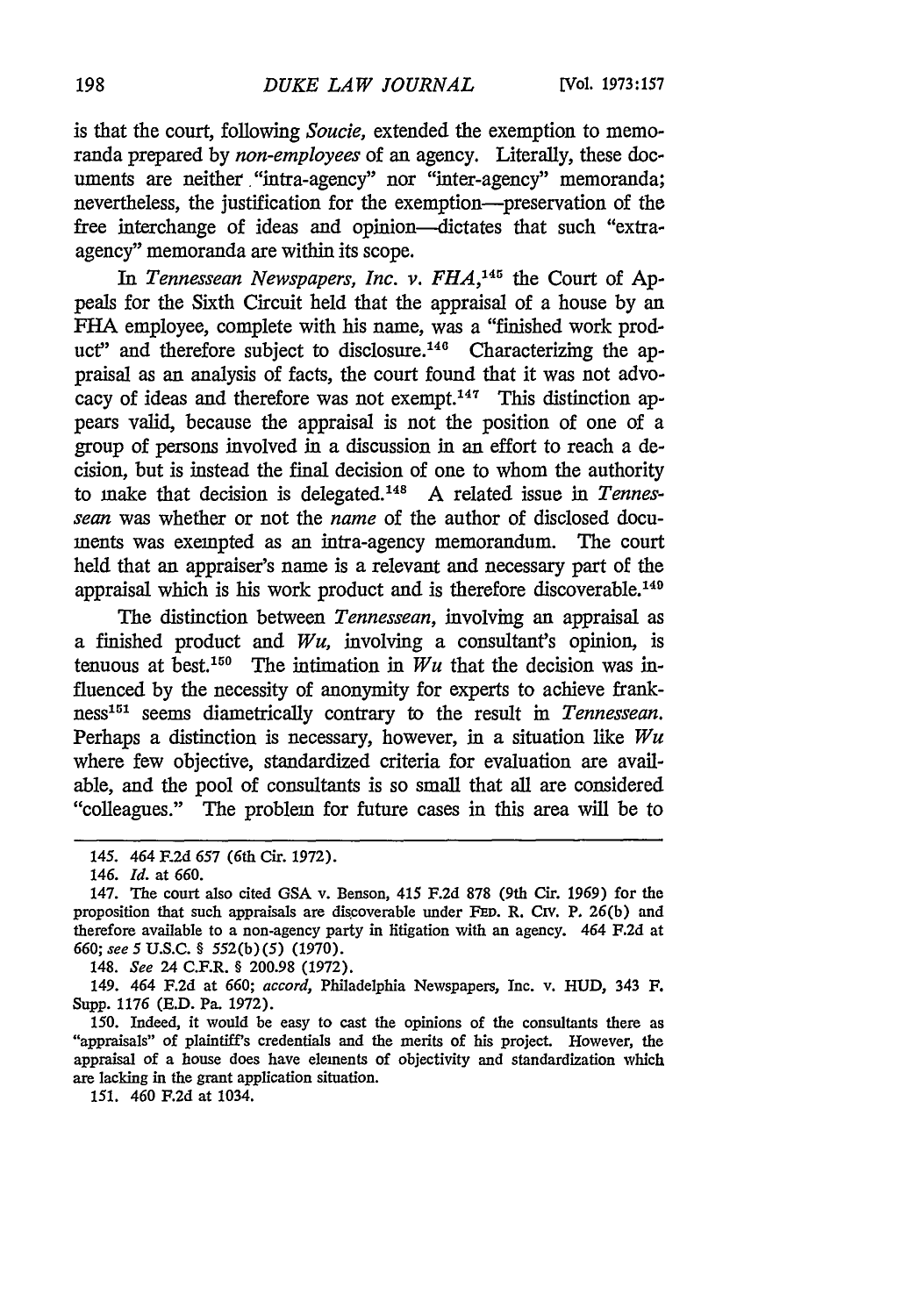draw the lines which distinguish "work product" from "advice," and a large group of appraisers<sup>152</sup> from a small group of colleagues.<sup>153</sup>

Another question which confronted the courts in 1972 was whether documents pertaining to a particular decision still qualified for the intra-agency memorandum exemption after that decision had been reached. This question was considered in *Fisher v. Renegotiation Board*,<sup>154</sup> where the court held that the exemption continues unabated after a decision is reached and announced.<sup>155</sup> The *Fisher* court reached its decision by distinguishing *American Mail Line,* Ltd. v. Gulick<sup>156</sup> as a case in which the memorandum was incorporated by reference in the final agency decision.<sup>157</sup> This distinction is valid<sup>158</sup> because the statutory purpose of protecting frank discussion in the decision-making processes would not be served if the exemption ended when the decision was reached. If *Fisher* had reached an opposite conclusion, indecision and/or concealment of the fact of decision would have been rewarded. Obviously, either result would be undesirable.<sup>159</sup>

**152.** Appraiser's names will be available in the future from the Department of Housing and Urban Development. See 1972 H.R. **REP.,** *supra* note 3, at 34. This policy and the *Tennessean* decision are in accord with the position of the Society of Real Estate Appraisers, the official national organization of appraisers. *Id.* at 25.

153. **The** drawing of this line might be obviated by an amendment providing that the advice of consultants, when requested to be kept confidential, could be disclosed only with their names or identifying details deleted. For the operation of a similar exemption with respect to confidential financial information, **5** U.S.C. § 552(b) (4) (1970), see M.A. Shapiro & Co. v. SEC, 339 F. Supp. 467, 471 **(D.D.C.** 1972). See notes 133-37 *supra* and accompanying text. Such an amendment is not advisable, however, because the distinctions of objectivity and of the role of the author in the decision-making process, see notes 148-50 *supra* and accompanying text, can be effectively utilized. Also, any legislation would either **draw** an arbitrary line of exemption which would not be served in every case, or, alternatively, would vest the courts with the same degree of discretion for case-by-case analysis which they now possess under *Wu* and *Tennessean.*

 $154. - F.2d - (D.C. Cir. 1972).$ 

 $155.$  *Id.* at  $-$ .

*156.* 411 F.2d 696 (D.C. Cir. 1969). The Maritime Subsidy Board stated publicly in a ruling on proper crew sizes that it had based its ruling on the memorandum sought to be disclosed, and used the last pages of the memorandum as its finding and determination. *Id.* at 698.

157.  $-$  F.2d at  $-$ . See 411 F.2d at 702.

158. *See* 1970 *Duke Project* 178.

159. *See* DAvis § 3A.21, at 159 (Supp. 1970). *But see* Nader, *Freedom From Information: The Act and the Agencies,* 5 **HARV.** Crv. RIGHTs-Crv. Lm. L. REv. **1,** 7 (1970); 1972 *Hearings, supra* note 5, pt. 4, at 1156.

Perhaps the weakness of this position explains the absence of any considera. tion of this exemption termination argument in *Tennessean* and Wu-both of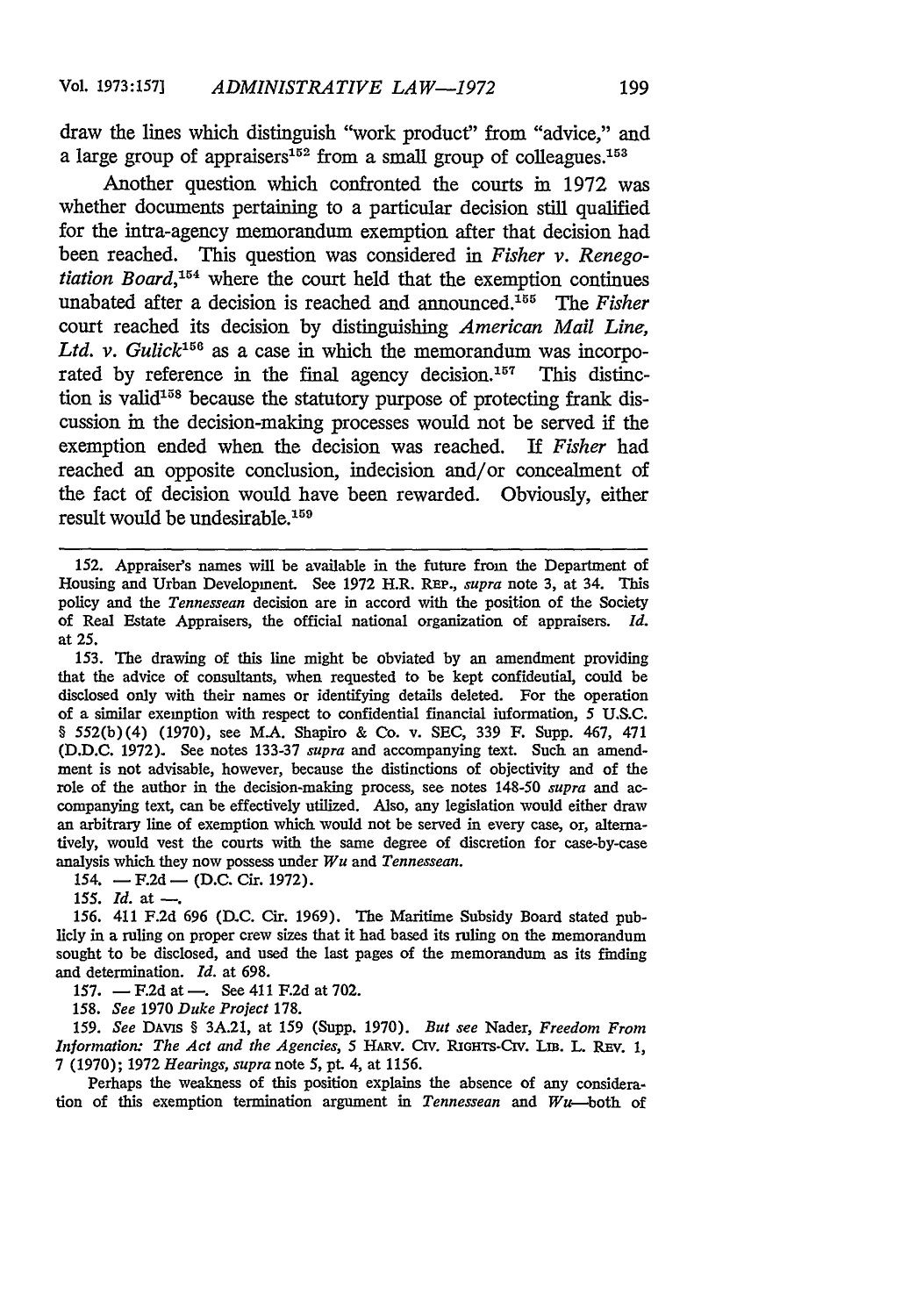#### INVESTIGATORY FILES EXEMPTION

Courts and commentators agree that the investigatory files exemption<sup>160</sup> is intended to protect the Government's "case in court"<sup>161</sup> ---that is, to prevent premature discovery of the Government's position prior to litigation.<sup>162</sup> However, two divergent lines of reasoning have developed as to whether the exemption protects concededly "investigatory" files when the litigation or proceedings for which the files were prepared have terminated or have been abandoned, and no further enforcement action is contemplated.<sup>168</sup> The conflictwhich results from different interpretations of congressional intent -and the resulting dichotomy of authority are reflected in two 1972 cases which construed the exemption.

In *M.A. Shapiro & Co. v. SEC*,<sup>164</sup> the District Court for the District of Columbia ordered disclosure of materials gathered during an SEC staff study165 because it was not alleged that the materials would be the basis for any criminal or civil action against anyone.<sup>160</sup> *Shapiro* followed the 1970 decision in *Bristol-Myers Co. v. FTC*<sup>107</sup> and implicitly adopts the conception of congressional intent adopted in that case: the exemption was incorporated solely to prevent a party charged with violation of a federal regulatory statute from using the FOIA to obtain information denied him by the discovery process.<sup>168</sup> This interpretation of legislative purpose compels the conclusion that the exemption becomes inapplicable when adjudica-

161. **S. REP.** No. 813, *supra* note 3, at **9.**

162. *See* Bristol-Myers Co. v. FrC, 424 F.2d 935, 939 (D.C. Cir.), *cert. denied,* 400 U.S. 824 (1970); Cooney v. Sun Shipbuilding & Drydock Co., 288 F. Supp. 708, 711-12 (E.D. Pa. 1968); Barceloneta Shoe Corp. v. Compton, 271 F. Supp. *591,* 593 (D.P.R. 1967); DAvis §§ 3A.19, at 159, 3A.23, at 164-65 (Supp. 1970).

163. For the position that the exemption is still in force, see Evans v. DOT, 446 F.2d **821** (5th Cir. 1971), *cert. denied,* 405 **U.S.** 918 (1972). For the contrary position, see Bristol-Myers Co. v. FTC, 424 F.2d *935,* 939 (D.C. Cir.), *cert. denied,* 400 U.S. 824 (1970).

164. 339 **F.** Supp. 467 (D.D.C. 1972).

165. The relevant materials were the "Commission's Staff Study on the off-board trading problem raised by the New York Stock Exchange's original rule 394; and all transcripts made and documents received by the ... Commission in the course of that investigation." *Id.* at 468-69.

166. *Id.* at 470.

which involved claims of exemption for files on which all action had been concluded, and the latter of which held that the exemption was available.

<sup>160.</sup> *5* U.S.C. § 552(b) (7) (1970) exempts "investigatory files compiled for law enforcement purposes except to the extent available by law to a party other than an agency."

<sup>167. 424</sup> F.2d 935 (D.C. Cir.), *cert. denied,* 400 U.S. 824 (1970).

<sup>168. 424</sup> **F.2d** at 939.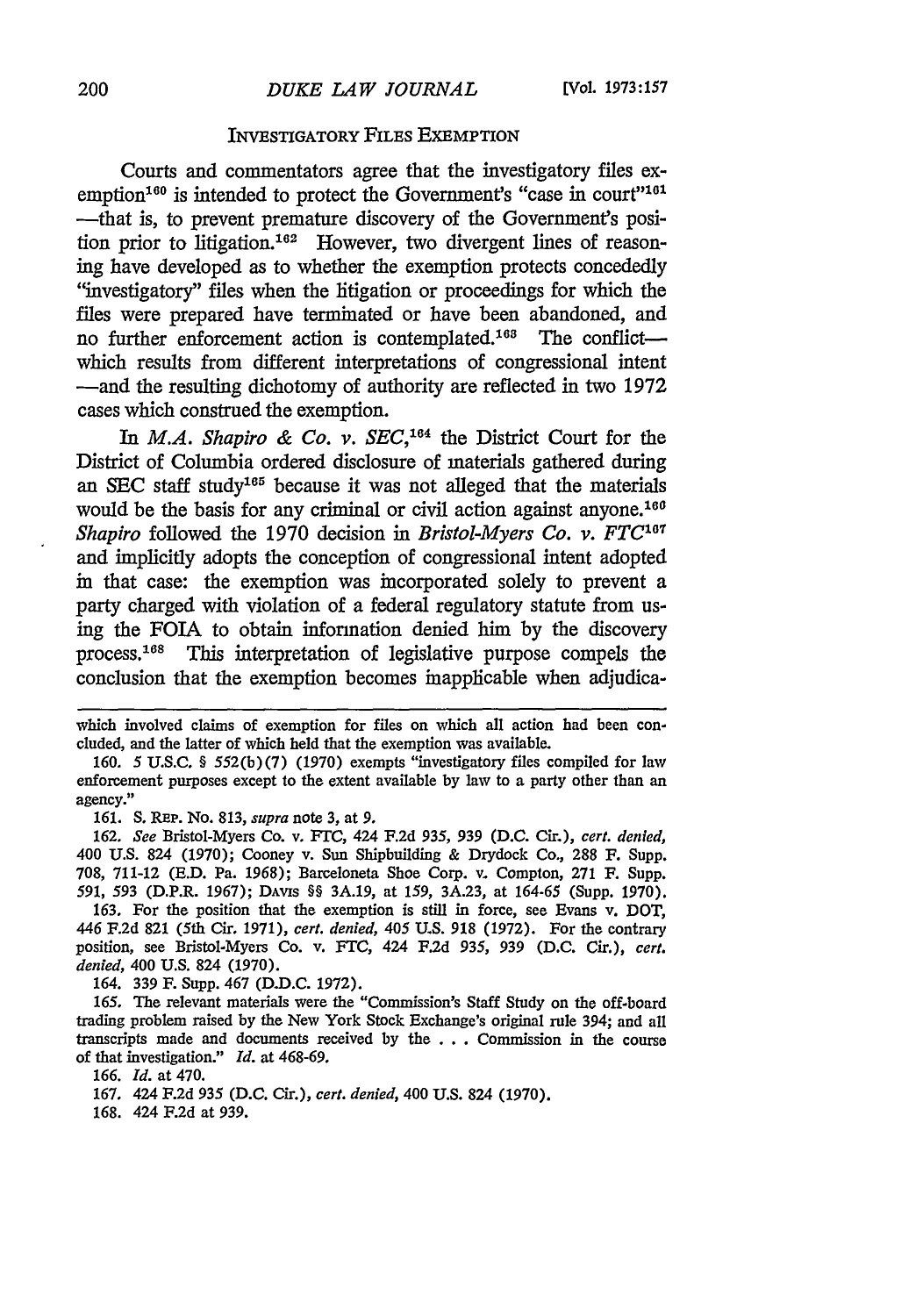tory proceedings are not imminent."6 9 Although the *Shapiro* opinion contains dictum which could produce anomalous results, $170$  the approach of the court nonetheless provides a clear test for the application of the exemption: if proceedings are "imminent," all of the relevant investigatory material is protected; if proceedings are not "imminent," none of the material is protected.

In contrast to *Shapiro,* the Court of Appeals for the Second Circuit, in *Frankel v. SEC*,<sup>171</sup> held that the exemption extended beyond the conclusion of all relevant proceedings. In *Frankel,* shareholders of a corporation were refused an order for disclosure of information collected in a prior SEC action against the corporation. *Frankel* joins a 1971 Fifth Circuit case, *Evans v. DOT,12* in rejecting the view that the exemption was intended *solely* to prevent FOIA use by potential litigants.<sup>173</sup> An additional purpose for the exemptionprotecting the confidentiality of both agency investigatory procedures and the identity of those who provide information-was recognized in *Frankel.*<sup>174</sup> In effecting this additional policy, the *Frankel* court

171. 460 F.2d 813 (2d Cir.), *cert. denied,* 93 **S.** Ct. 125 (1972).

172. 446 F.2d 821 (5th Cir. **1971),** *cert. denied,* 405 U.S. 918 (1972).

173. 460 F.2d at 817. *See* 446 F.2d at 824.

174. 460 **F.2d** at 817. The court quotes legislative history which does not support this secondary purpose at all, but which is the source of the interpretation adopted in *Bristol-Myers.* The court quotes the following statements:

Exemption No. 7 deals with 'investigatory files compiled for law enforcement purposes.' These are the files prepared by Government agencies to prosecute law violators. The disclosure of such files, except to the extent available by law to a private party, *could harm the Government's case in c* 

This exemption covers investigatory files related to enforcement of all kinds of laws, labor and securities laws as well as criminal laws. This would include files prepared in connection with related Government hitigation and adjudicative proceedings. S1160 is not intended to give a private party indirectly any earlier or greater access to investigatory files than *would have directly in such litigation or proceedings.* **1966** H.R. **RP.,** *supra* note 4, at 11 (emphasis added).

The court also quotes one sentence from the *introductory portion* of the Senate Report which conceivably could support its position:

It is also necessary for the very operation of our Government to allow it

<sup>169.</sup> This is the holding of *Bristol-Myers.*

<sup>170.</sup> Since the investigation involved had been concluded six years before the decision, 339 F. Supp. at 470, the court's implication that the exemption may *still* have been available upon a showing that an enforcement proceeding was "imminent" is disturbing. This dictum could mean that an action for production of these documents brought in one year would be successful if a proceeding which would use the documents was not then imminent, while the very same action, if brought in a later year, would fail if use of the documents subsequently became imminent. Hence, an anomalous situation develops because material which was once disclosable, and possibly widely distributed, may later become "private," and therefore exempt from disclosure.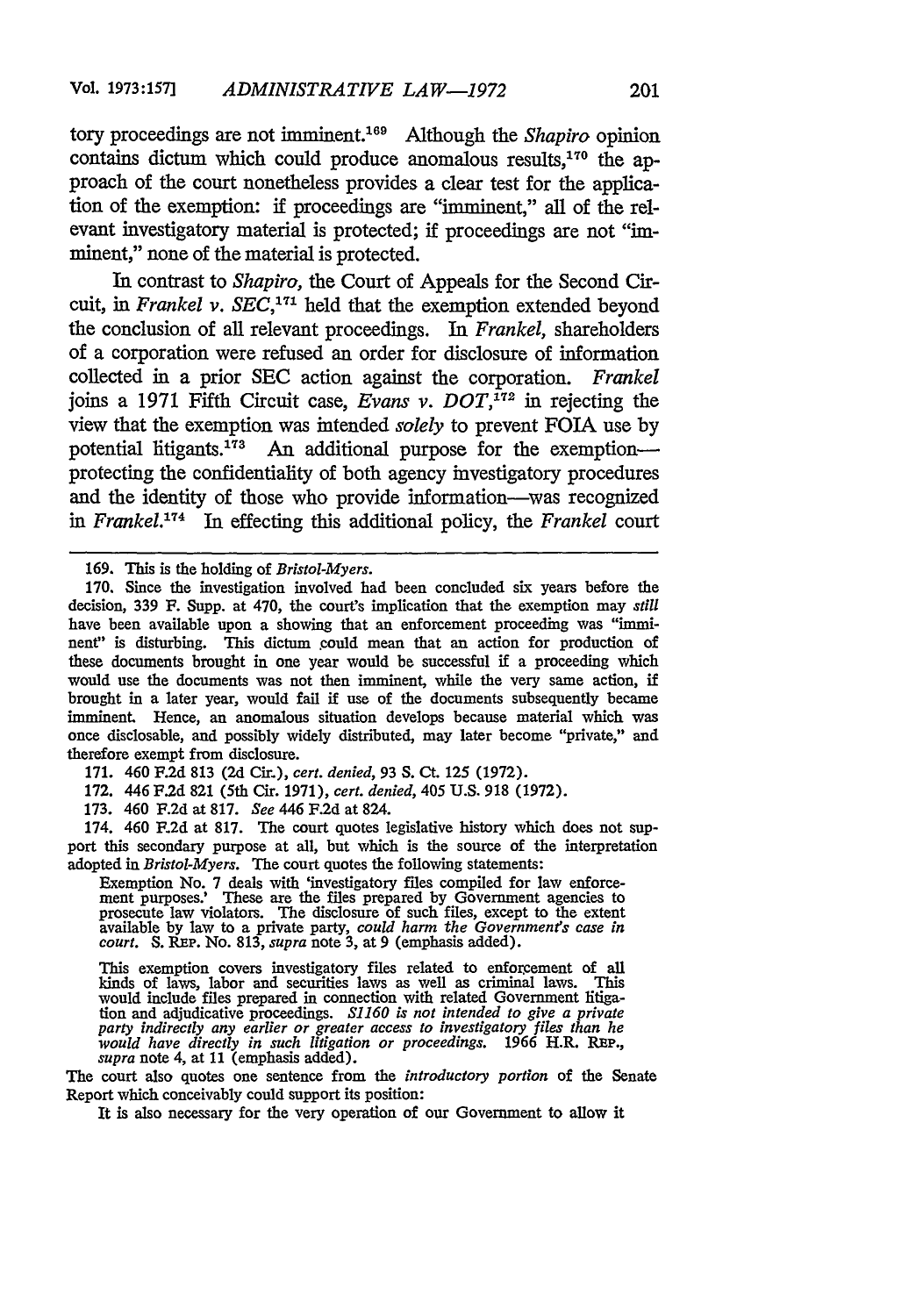indicated that the plaintiff should be denied *any* FOIA disclosure order which would affect *any* material within an investigatory file.<sup>17t</sup> Thus, the *Frankel* court's test is as lucid as that of courts following *Bristol-Myers:* if the material is within an investigatory file, it is exempt from FOTA disclosure both before and after any enforcement proceedings. Accepting, *arguendo,* the additional purpose advanced *in Frankel,* the technique utilized to advance this purpose-permanent extension of the exemption-lacks merit. If litigation is complete or no longer imminent, the Government's "case in court" no longer needs protection; therefore, the continuing existence of the exemption should be limited to provide *only* for protection of the witnesses' identity and the investigatory techniques.<sup>176</sup> The remaining factual information in the file could be disclosed without contravening either purpose.177

The continuing protection of identities and investigatory techniques could also be achieved under the *Bristol-Myers* rationale if another exemption or common law privilege could be utilized to prevent disclosure.<sup>178</sup> Three possibilities suggest themselves: the statutory exemption;<sup>179</sup> the trade secrets and confidential information

175. 460 F.2d at 817-18.

176. Overly broad protection would violate the spirit if not the letter of *5* U.S.C. § 552(c) (1970): "This section does not authorize withholding of information or limit the availability of records to the public, except as specifically stated in this section." *See* 1966 H.R. **REP.,** *supra* note 3, at 1.

177. An approach which could modify the *Bristol-Myers* interpretation to allow partial exemption after all enforcement proceedings have ended, was adopted in Weisberg v. United States Dep't of Justice,  $-$  F.2d  $-$  (D.C. Cir. 1973), in which the court implied that the prospect of serious harm to agency efficiency might allow continuing application of the exemption. *Cf.* Evans v. DOT, 446 F.2d 821, 824 (5th Cir. 1971), *cert. denied,* 405 U.S. 918 (1972).

As a minimum protective measure, the court could have required the district court to make an in camera inspection of the materials requested in order to release the now unprotected material. Although the plaintiff admittedly sought material which appears to be investigatory by definition, see text accompanying note 172 *supra,* the *Bristol-Myers* court and commentators have stated that such an inspection is necessary to prevent abusive use of the investigatory files exemption. *See* 424 **F.2d** at 938-39; 41 GEO. **WASH.** L. REv. 93, 104 (1972). *See generally* Nader, *supra* note 159.

178. *See* 1971 *Duke Project 158.* 179. 5 U.S.C.§ 552(b)(3) (1970).

to keep confidential certain material, such as the investigatory files of the

Federal Bureau of Investigation. S. REP. No. 813, *supra* note 3, at 3. A less strained reading of this sentence casts no light on the additional purpose controversy. The issue as to investigatory techniques may have been mooted by such decisions as Long v. IRS, 349 F. Supp. 871 (W.D. Wash. 1972), and Stokes v. Hodgson, 347 F. Supp. 1371 (N.D. Ga. 1972), which give access to the manuals used to instruct agency employees in such techniques. See note 142 *supra.*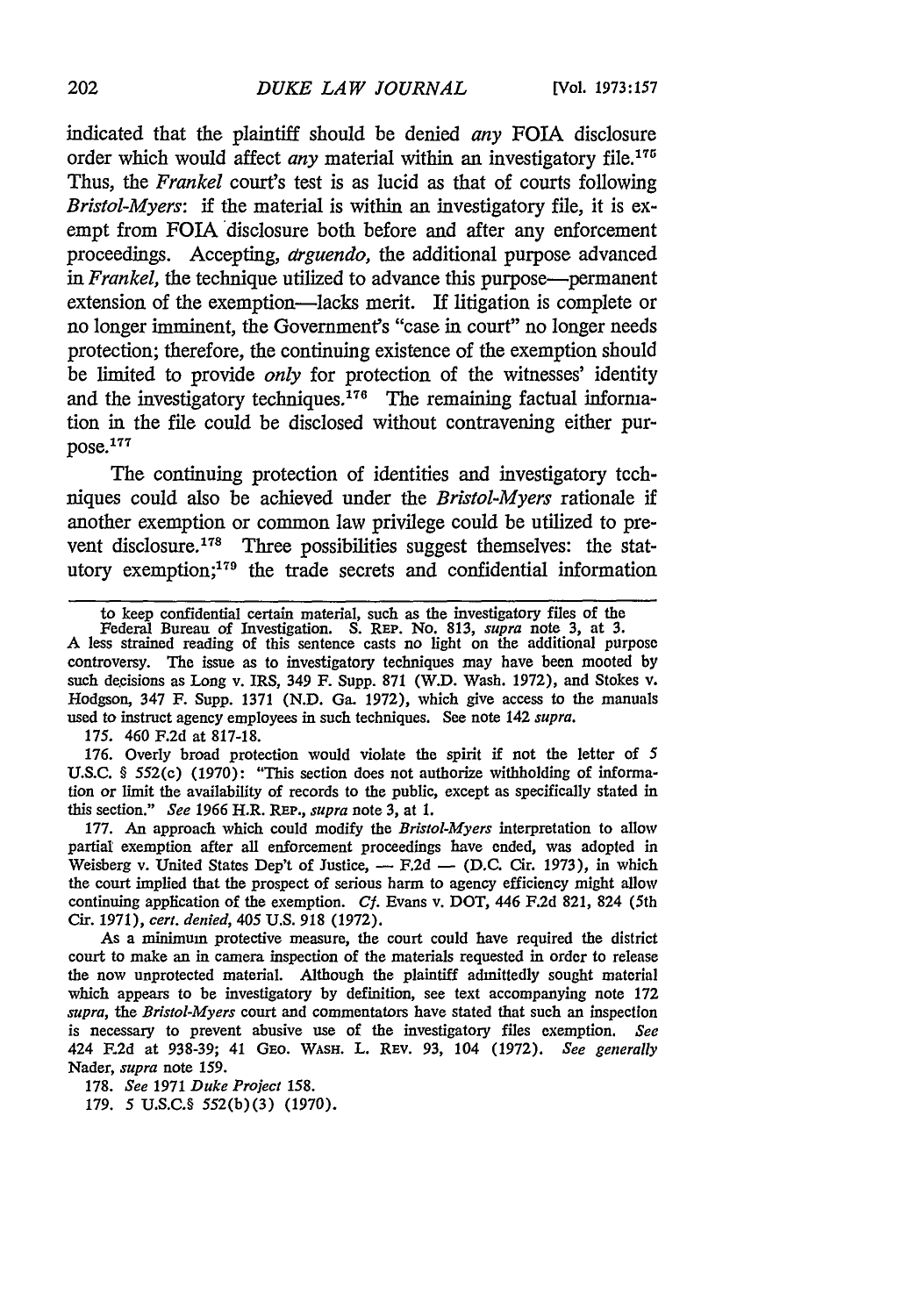exemption;<sup>180</sup> and the "informant privilege."<sup>181</sup> The statutory exemption could serve this function only if there were either a single statute protecting identities for all agencies or a multitude of statutes which collectively cover each agency completely. Neither of these conditions yet exist.<sup>182</sup> The trade secret and confidential information exemption cannot protect all informants and witnesses unless it is construed to protect confidential information which is neither commercial nor financial, and it is unlikely that it will be consistently so construed.<sup>183</sup> The "informant's privilege" has not yet been applied as such in an FOIA action, but it is not necessarily inapplicable; the traditional concept of "informant," $184$  however, would have to be strained to include all witnesses in agency investigations, and it is not at all clear that the privilege is applicable to a situation in which the requesting party is not being prosecuted. $185$ 

In view of the weakness of these alternative grounds for exclusion, the goal of limiting post-litigation protection to witnesses' and informants' identities might be achieved only by a construction which makes the exemption generally unavailable after proceedings have terminated but yet allows the continued selective exemption of portions of files. The weakness of *Evans and Frankel* is that in achieving continued protection of the sensitive portions of the file they require suppression of the entire file. Achieving selective exemption, however, requires strained statutory construction: the exemption for "files" must be read as "portions of files," or "materials." Obviously, the most direct method of achieving such a con-

183. *See* DAvis § 3A.19, at 149-50 (Supp. 1970).

184. *See, e.g.,* McCray v. Illinois, 386 U.S. 300 (1967); Massiah v. United States, 377 U.S. 201 (1964); Jones v. United States, 362 U.S. 257 (1960); Roviaro v. United States, 353 U.S. 53 (1957).

<sup>180. 5</sup> U.S.C. § 552(b)(4) (1970).

<sup>181.</sup> The informant privilege is the limited privilege of the Government in certain circumstances to withhold the identity of those who provide information of violations of law. It exists in recognition of the duty of citizens to provide their knowledge of crimes to law enforcement officials. *See* Roviaro v. United States, 353 U.S. 53, 59 (1957).

**<sup>182.</sup>** *See* **STAFF** OF Housa COMM. ON **GOVERNMENT OPERATIONS, 86TH CONG., 2D** *SESS.,* FEDERAL **STATUTES ON THE AvAILABILITY** OF INFORMATION (Comm. Print 1960). A typical exemption provision is contained in the Federal Aviation Act of 1958, 19 U.S.C. § 1504 (1970) which was construed in Evans v. DOT, 446 F.2d 821, 823 (5th Cir. 1971), *cert. denied, 405* U.S. 918 (1972).

<sup>185.</sup> In view of the FOIA's language that disclosure be made available to "any person," 5 U.S.C. § 552(a)(3) (1970), the exemption cannot be construed to prevent only potential defendants from gaining access to information. DAvis § 3A.4 at 120 (Supp. 1970).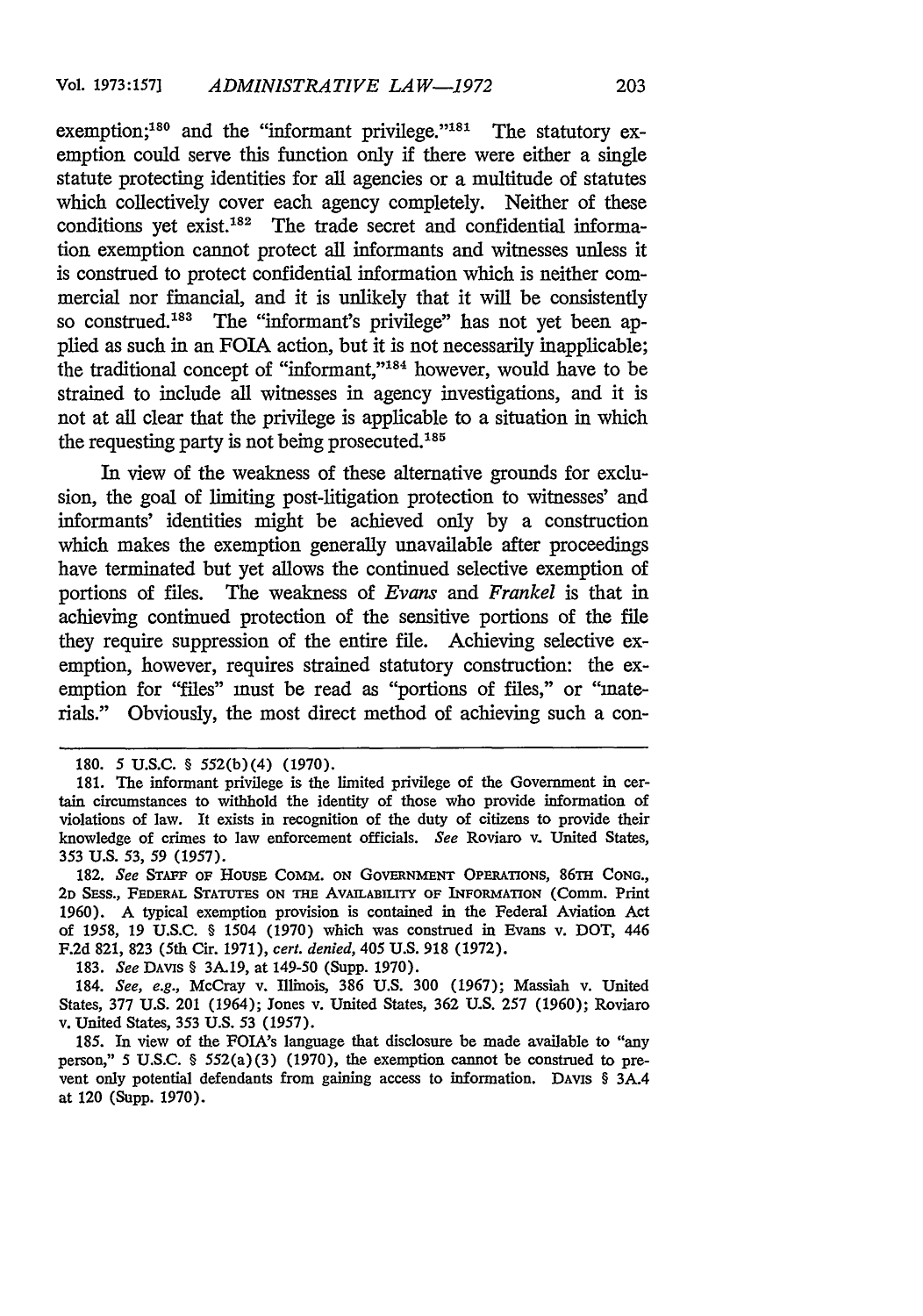struction is statutory amendment,<sup>186</sup> but the inertia of the legislative process and the failure of the 1972 Report by the House Committee on Government Operations to recommend that such a change be made<sup>187</sup> suggest that the exemption will not be amended in the near future.

The conflict between the two concepts of congressional intent and the resulting statutory constructions cannot be resolved by reference to the legislative history of the exemption.<sup>188</sup> The weight of sound policy, however, requires that there be some exemption to protect the identity of those who supply information vital to investigation both before and after the termination of proceedings.<sup>189</sup> Since an amendment protecting informants and witnesses is probably not imminent, and, arguably, no other exemption or privilege as currently defined protects such sources, the investigatory files exemption should not be construed to lapse at the end of proceedings. But in extending the exemption past the point of proceedings, the courts should review files in camera and order disclosure of all mate-

**186.** Amendments of this type were proposed **by** representatives of three different organizations and are contained in *1972 Hearings, supra* note 5. See *id. pt. 4,* at 1156 (statement of David Parson, Chairman, Committee on Government Information, Federal Bar Association); id., *pt.* 5, at 1436 (statement of the Section of Administrative Law of the American Bar Association, Milton M. Carrow, Chairman); *id., pt.* 6, at 2235 (statement of Sanford Jay Rosen, Assistant Legal Director, American Civil Liberties Union).

187. See 1972 H.R. REP., *supra* note 3, at 84. After making specific recommendations as to changes that should be made, the Report adds:

It could also be amended . **.** . to make clear that once an investigatory record becomes public information, informants' names or identities or such information which would necessarily lead to the identification of such informant may continue to be withheld .... *Id.*

This statement rejects the possible construction that the committee's proposed amendment, changing "files" to "records," would, by breaking the protective "shell" of the file evidenced in *Frankel,* provide the authority for courts to eliminate all but witnesses' and informants' identification from the exemption protection upon in camera review.

188. Frankel v. SEC, 460 F.2d 813, 818 (2d Cir. 1972) (dissenting opinion). See note 174 *supra.* For the propositions that these reports represent the useful legislative history and that the Senate Report is to be considered authoritative, see **DAVIs** § 3A.2, at 116-17 (Supp. 1970). One author finds support in the congressional floor debates for the position taken in *Evans and Frankel,* but the portions upon which the author relied supply no such support. See 41 GEo. WASH. L. REv. 93, 101, n.68 (1972).

189. 460 **F.2d** at 817-18; Evans v. DOT, 446 F.2d 821, 824 (5th Cir. 1971); Wellford v. Hardin, 315 F. Supp. 175, 178 (D. Md. 1970), *afl'd on other grounds,* 444 F.2d 21 (4th Cir. 1971); 1971 *Duke Project 158* n.129; 41 GEo. WASH. L. REV. 93, 103 (1972). This is the same type of problem considered by the court in a non-enforcement context in *Wu.* See text accompanying note 143 *supra.*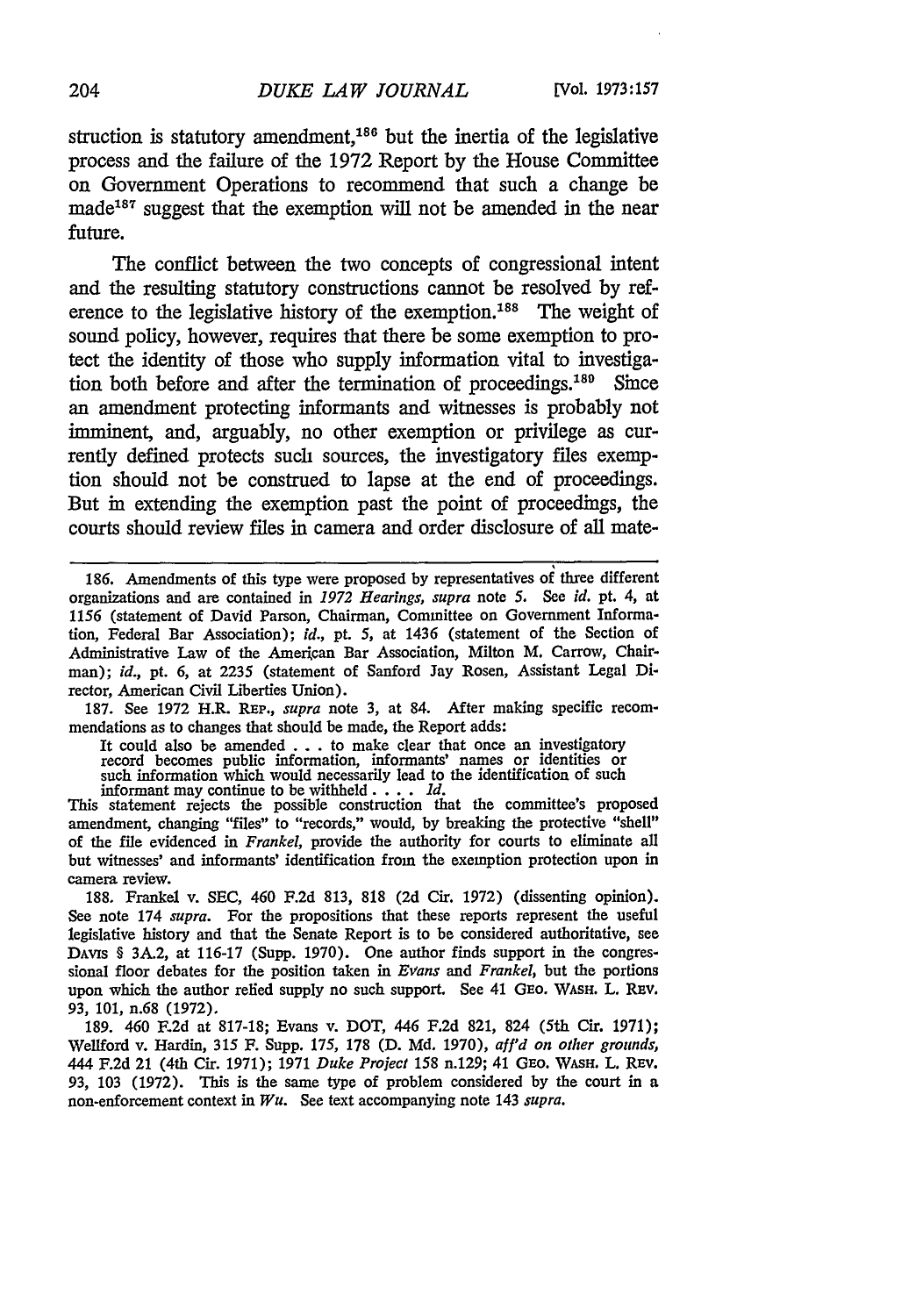rials therein which will not divulge the identities of sources. Any other construction would protect material for which no protection is needed or provided by the FOTA.

## IDENTIFICATION OF THE CORRECT AGENCY

In at least two FOIA cases, courts have refused to order disclosure of "identifiable records" even if they were not protected by any exemption. In *Nichols v. United States,'<sup>90</sup>*a physician sought medical records related to the autopsy of President Kennedy. In an action for disclosure under the FOIA, the court refused to grant an order, holding that the material was exempted from disclosure by statute.<sup>191</sup> The most disturbing element of the decision is the court's acceptance of a sworn statement by the Navy that it no longer had the material in its custody as dispositive of the request for those items.<sup>192</sup> The *Nichols* decision is similar to that in *Skolnick v. Kerner*,<sup>193</sup> a 1970 case in which a request for a report was dismissed because the commission which had prepared the report had been disbanded.<sup>194</sup> The Skolnick court ignored the possibility that another agency might have possession of the report, and that the plaintiff might be incapable of identifying the successor. Similarly, the *Nichols* court ignored the high probability that the items sought in that case were preserved elsewhere within the federal bureaucracy. These decisions refuse to place the burden of finding the requested materials upon the government when the plaintiff seeks disclosure from the agency (1) which admits it once had them, (2) which is the most likely agency to possess them, and (3) whose records should show to whom the materials were transferred. Thus, the decisions place the tremendous burden upon the plaintiff of determining which agency has the documents before filing suit.

An opposite result in these cases—compelling the defendant agency (or its successor in interest) to disclose the current custodian of the material, or at least the identity of the agency to which it passed from the defendant<sup>195</sup>—would obviously further the dis-

195. Such an order could be premised upon the jurisdiction to grant orders compelling disclosure given to district courts **by** the FOIA, or upon the traditional equitable powers of the federal courts. *Compare* Bannercraft Clothing Co. v. Renegotiation Bd., 466 F.2d 345, 353 (D.C. Cir. 1972), *cert. granted,* 41 U.S.L.W.

<sup>190.</sup> **-** F.2d **-** (10th Cir. 1972).

<sup>191.</sup> *Id.* at --

<sup>192.</sup> *Id.* at -..

<sup>193. 435</sup> F.2d 694 (7th Cir. 1970), *noted in* 1970 *Duke Project* 192.

<sup>194.</sup> *Id.* at **695.**